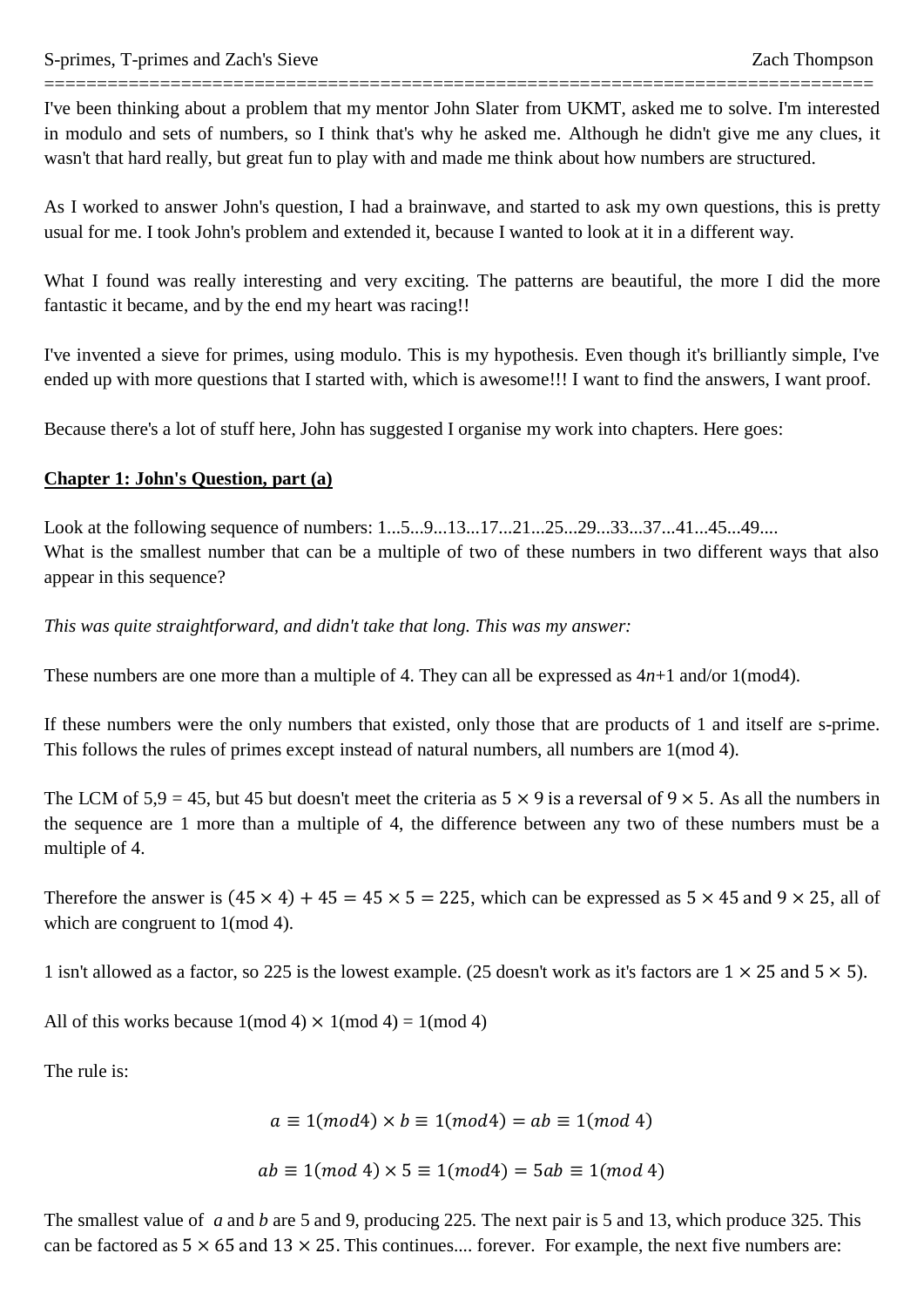9 and 9 produce 405, which is:  $5 \times 81$  and  $9 \times 45$ , 5 and 17 produce 425, which is:  $5 \times 85$  and  $17 \times 25$ , 5 and 21 produce 525, which is:  $5 \times 105$  and 21  $\times$  25, 9 and 13 produce 585, which is:  $9 \times 65$  and  $13 \times 45$ , 5 and 29 produce 725, which is:  $5 \times 145$  and  $25 \times 29$ , etc...

A number in the real world of all natural numbers is either prime or composite. However a number in the sequence is either a s-prime or a multiple of s-primes. But a prime is not the same as a s-prime in some cases, e.g. 9 is a s-prime because 3 is not in the sequence and 9 is not divisible by 5. But 9 is composite in the real world.

The numbers I have found so far are s-primes  $\times$  s-composite. The way I created these numbers (the rule) means that this will always happen.

# **Chapter 2: Unique Factorisation, John's Question part (b)**

*Because I'm obsessed with primes, this was an interesting thought. Could I find an exception? Again, this wasn't tough, I just needed to get inside the numbers. This is what I did:*

To find a number which is an s-prime  $\times$  s-prime, list all of the s-primes: 5...9...13...17...21...29...33...37...41...49...53...57...etc...

Multiply two of the s-primes until you get to a number whose factors can be arranged in two different ways. I started to calculate, but it would take too long, so I used a multiplication table instead:

| $\times$ |     | 9   | 13  | 17  | 21   | 29   | 33   | 37   | 41   | 49   |
|----------|-----|-----|-----|-----|------|------|------|------|------|------|
|          | 25  | 45  | 65  | 85  | 105  | 145  | 165  | 185  | 205  | 245  |
| 9        | 45  | 81  | 117 | 153 | 189  | 261  | 297  | 333  | 369  | 441  |
| 13       | 65  | 117 | 169 | 221 | 273  | 377  | 429  | 481  | 533  | 637  |
| 17       | 85  | 153 | 221 | 289 | 357  | 493  | 561  | 629  | 697  | 833  |
| 21       | 105 | 189 | 273 | 357 | 441  | 609  | 693  | 777  | 861  | 1029 |
| 29       | 145 | 261 | 377 | 493 | 609  | 841  | 957  | 1073 | 1189 | 1421 |
| 33       | 165 | 297 | 429 | 561 | 693  | 957  | 1089 | 1221 | 1353 | 1617 |
| 37       | 185 | 333 | 481 | 629 | 777  | 1073 | 1221 | 1369 | 1517 | 1813 |
| 41       | 205 | 369 | 533 | 697 | 861  | 1189 | 1353 | 1517 | 1681 | 2009 |
| 49       | 245 | 441 | 637 | 833 | 1029 | 1421 | 1617 | 1813 | 2009 | 2401 |

This method proves that 441 is the smallest s-composite that is the product of two s-primes in two different ways.

### **This shows that unique factorisation fails in this sequence. 441 is the first number to show this.**

The Big Question: if the Fundamental Theorem of Arithmetic fails for this sequence, does this mean it will fail for sequences in other moduli?

Other Observations: when I was looking at the s-primes, I noticed that there were some square numbers in there. These are of the form  $(4n + 3)^2$  or  $[3 \text{ (mod 4)}]^2$ , because  $[3 \text{ (mod 4)}]^2$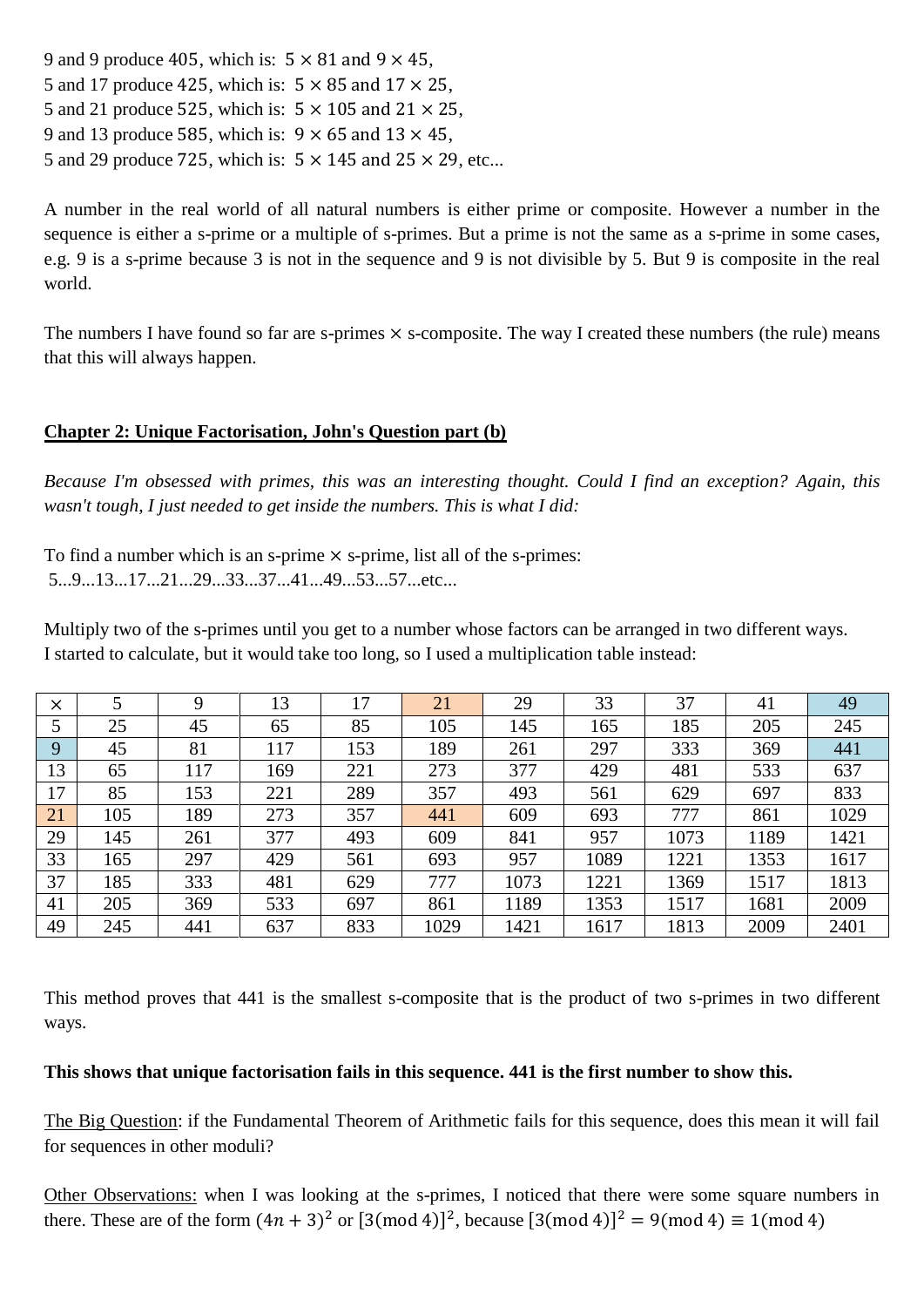# **Chapter 3: 'Rotten Numbers' in 1(mod 4)**

Even before I answered John's question, I wanted to see what would happen if I only retain numbers where **all** of the divisors of any number used, are congruent to 1(mod 4).

# **My Question, a Challenge to Myself:**

I wanted to cast out 'rotten numbers', which appear prime (in the sequence), but are not in the real world. That is why I called them 'rotten', because they look good on the surface, but are not 'pure' inside. This became really, really interesting and created amazingly beautiful patterns.

To ensure that all of the divisors of any number used also appears in the sequence, get rid of any 'rotten numbers'. A 'rotten number' is a number which has at least one factor that is not congruent to  $1 \pmod{4}$ .

Here is a list of all numbers congruent to  $1 \pmod{4}$ : 1...5...9...13...17...21...25...29...33...37...41...45...49....53...57...etc...

# **My Thoughts:**

Observations: Every third number is a multiple of three, and 'rotten' as a result. Square numbers in the form  $(4n + 3)^2$  or  $[3 \pmod{4}]^2$  are 'rotten'. All multiples of the square root of  $(4n + 3)^2$  or  $[3 \pmod{4}]^2$  are 'rotten', e.g.  $77 = \sqrt{49} \times \sqrt{121}$  or  $77 = \sqrt{49} \times 11$  or  $77 = \sqrt{121} \times 7$ 

\*\*\*NOTE: DON'T SIMPLIFY!!!!\*\*\*\* It's really important to keep the expression in this form!!!!

# The numbers that are left are:

List of all the numbers which aren't 'rotten' are:

1...5...13...17...25...29...37...41...53...61...65...73...85...89...97...101...109...113...125...137...145...149...157...169 ...173...181...185...193...197...205...221...229...233...241...257...265...269...277...281...289...293...305...313... 317...325...337...349...353...365...373...377...389...397...etc...

From this list, the s-primes are:

5...13...17...29...37...41...53...61...73...89...97...101...109...113...137...149...157...173...181...193...197...229... 233...241...257...269...277...281...293...313...317...337...349...353...373...389...397...

And from this list, the s-composites are: 25...65...85...125...145...169...185...205...221...265...289...305...325...365...377...

Following my rule for s-prime  $\times$  s-composite, it's easy to find the first few numbers:

 $(5 \times 13) \times 5 = 325 \equiv 1 \pmod{4} = 5 \times 65$  or  $25 \times 13$  $(5 \times 17) \times 5 = 425 \equiv 1 \pmod{4} = 5 \times 85$  or  $25 \times 17$  $(5 \times 25) \times 5 = 625 \equiv 1 \pmod{4} = 5 \times 125$  or  $25 \times 25$  $(5 \times 29) \times 5 = 725 \equiv 1 \pmod{4} = 5 \times 145$  or  $25 \times 29$  $(5 \times 37) \times 5 = 925 \equiv 1 \pmod{4} = 5 \times 185$  or  $25 \times 37$  $(5 \times 41) \times 5 = 1025 \equiv 1 \pmod{4} = 5 \times 205$  or  $25 \times 41$  $(13 \times 17) \times 5 = 1105 \equiv 1 \pmod{4} = 13 \times 85$  or 65  $\times$  17... I realised that I missed 5 and 25, which produce 625 from John's question. Oooops!

But to find numbers that are just s-prime  $\times$  s-prime, is impossible as my s-prime list has shrunk to a real **prime list.**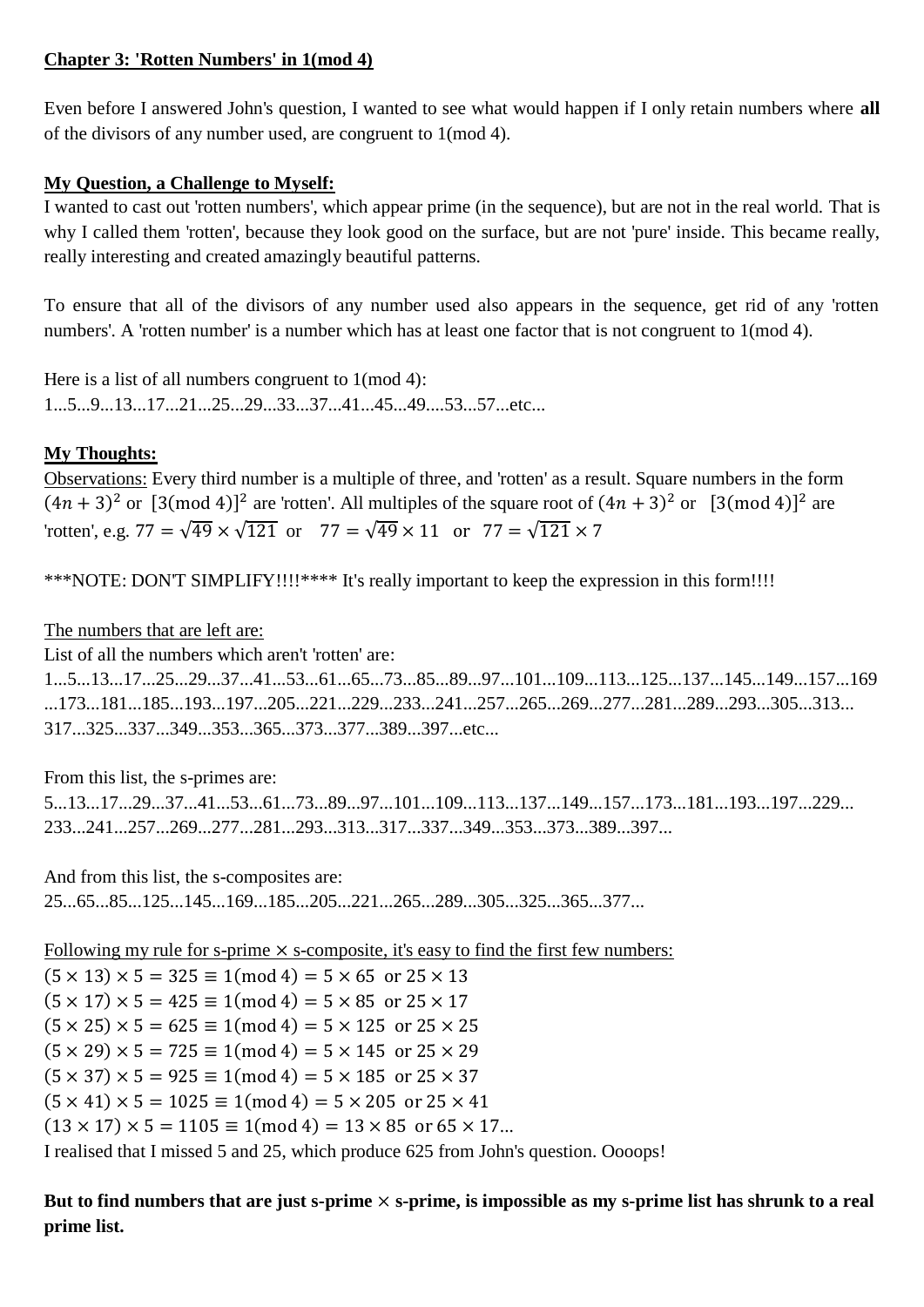# **My Predictions:**

I predict that this will continue, forever and I think this could be used to predict prime numbers that are congruent to 1(mod 4). This is because all s-primes, that are not real primes become 'rotten', as they are divisible by a number which is not in the sequence (and congruent to 3(mod 4)).

This is really exciting!!

I wonder if the same would occur in other moduli?

### **My Models:**

But first, I'm going to plot the s-primes congruent to 1(mod 4) that have been stripped of any 'rotten numbers.

(Please see the array's on the next page)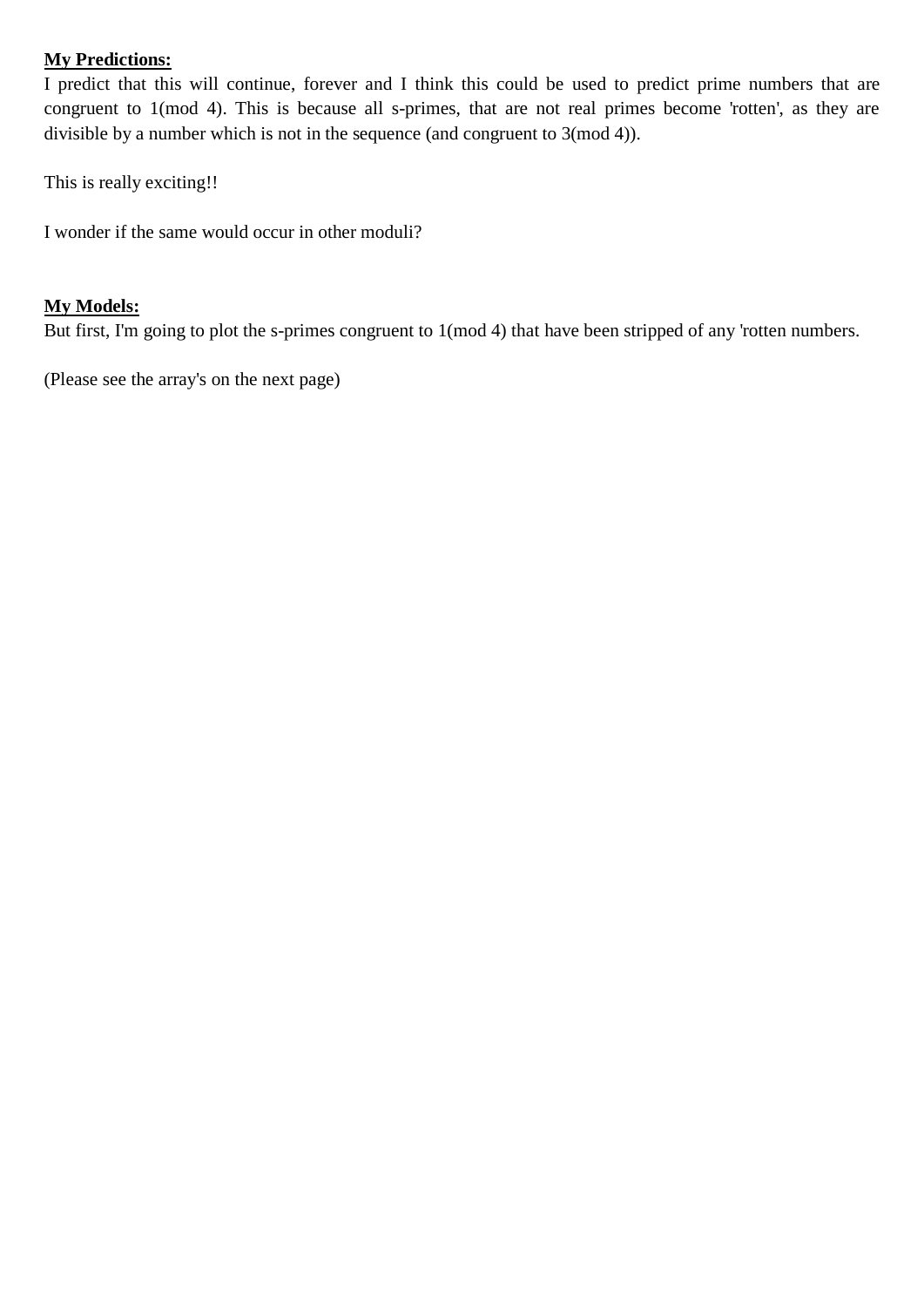# PINK = rotten numbers - remove these first

BLUE = s-composites left over after rotten numbers have been stripped out

YELLOW = s-primes congruent to 1(mod 4), stripped of 'rotten' numbers/s-composites

| $\mathbf{1}$    | 5           | 9    | 13               | 17         | 21   |
|-----------------|-------------|------|------------------|------------|------|
| 25              | 29          | 33   | 37               | 41         | 45   |
| 49              | 53          | 57   | 61               | 65         | 69   |
| 73              | 77          | 81   | 85               | 89         | 93   |
| $\overline{97}$ | 101         | 105  | 109              | 113        | 117  |
| 121             | 125         | 129  | 133              | 137        | 141  |
| 145             | 149         | 153  | 157              | 161        | 165  |
| 169             | 173         | 177  | 181              | 185        | 189  |
| 193             | 197         | 201  | 205              | 209        | 213  |
| 217             | 221         | 225  | 229              | <u>233</u> | 237  |
| 241             | 245         | 249  | 253              | 257        | 261  |
| 265             | 269         | 273  | <b>277</b>       | 281        | 285  |
| 289             | 293         | 297  | 301              | 305        | 309  |
| 313             | 317         | 321  | 325              | 329        | 333  |
| 337             | 341         | 345  | 349              | 353        | 357  |
| 361             | 365         | 369  | 373              | 377        | 381  |
| 385             | 389         | 393  | 397              | 401        | 405  |
| 409             | 413         | 417  | $\overline{421}$ | 425        | 429  |
| 433             | 437         | 441  | 445              | 449        | 453  |
| 457             | 461         | 465  | 469              | 473        | 477  |
| 481             | 485         | 489  | 493              | 497        | 501  |
| 505             | 509         | 513  | 517              | 521        | 525  |
| 529             | 533         | 537  | 541              | 545        | 549  |
| 553             | 557         | 561  | 565              | 569        | 573  |
| 577             | 581         | 585  | 589              | 593        | 597  |
| 601             | 605         | 609  | 613              | 617        | 621  |
| 625             | 629         | 633  | 637              | 641        | 645  |
| 649             | 653         | 657  | 661              | 665        | 669  |
| 673             | 677         | 681  | 685              | 689        | 693  |
| 697             | 701         | 705  | 709              | 713        | 717  |
| 721             | 725         | 729  | 733              | 737        | 741  |
| 745             | 749         | 753  | 757              | <u>761</u> | 765  |
| 769             | 773         | 777  | 781              | 785        | 789  |
| 793             | 797         | 801  | 805              | 809        | 813  |
| 817             | 821         | 825  | 829              | 833        | 837  |
| 841             | 845         | 849  | 853              | 857        | 861  |
| 865             | 869         | 873  | 877              | 881        | 885  |
| 889             | 893         | 897  | 901              | 905        | 909  |
| 913             | 917         | 921  | 925              | <u>929</u> | 933  |
| 937             | 941         | 945  | 949              | 953        | 957  |
| 961             | 965         | 969  | 973              | 977        | 981  |
| 985             | 989         | 993  | 997              | 1001       | 1005 |
| <b>1009</b>     | 1013        | 1017 | 1021             | 1025       | 1029 |
| 1033            | 1037        | 1041 | 1045             | 1049       | 1053 |
| 1057            | <b>1061</b> | 1065 | 1069             | 1073       | 1077 |
| 1081            | 1085        | 1089 | 1093             | 1097       | 1101 |
| 1105            | 1109        | 1113 | 1117             | 1121       | 1125 |
| 1129            | 1133        | 1137 | 1141             | 1145       | 1149 |
| 1153            | 1157        | 1161 | 1165             | 1169       | 1173 |

| 1                | $\overline{\mathbf{5}}$ | 9                | <u>13</u>  | 17               |
|------------------|-------------------------|------------------|------------|------------------|
| 21               | 25                      | 29               | 33         | 37               |
| 41               | 45                      | 49               | 53         | 57               |
| 61               | 65                      | 69               | 73         | 77               |
| 81               | 85                      | 89               | 93         | 97               |
| 101              | 105                     | <b>109</b>       | 113        | 117              |
| 121              | 125                     | 129              | 133        | 137              |
| 141              | 145                     | 149              | 153        | 157              |
| 161              | 165                     | 169              | 173        | 177              |
| 181              | 185                     | 189              | 193        | 197              |
| 201              | 205                     | 209              | 213        | 217              |
| 221              | 225                     | $\overline{229}$ | 233        | 237              |
| $\frac{241}{2}$  | 245                     | 249              | 253        | 257              |
| 261              | 265                     | 269              | 273        | $\overline{277}$ |
| 281              | 285                     | 289              | 293        | 297              |
| 301              | 305                     | 309              | 313        | $\overline{317}$ |
| 321              | 325                     | 329              | 333        | 337              |
| 341              | 345                     | $\overline{349}$ | 353        | 357              |
| 361              | 365                     | 369              | 373        | 377              |
| 381              | 385                     | 389              | 393        | 397              |
| $\overline{401}$ | 405                     | 409              | 413        | 417              |
| 421              | 425                     | 429              | 433        | 437              |
| 441              | 445                     | 449              | 453        | 457              |
| 461              | 465                     | 469              | 473        | 477              |
| 481              | 485                     | 489              | 493        | 497              |
| 501              | 505                     | 509              | 513        | 517              |
| 521              | 525                     | 529              | 533        | 537              |
| 541              | 545                     | 549              | 553        | 557              |
| 561              | 565                     | 569              | 573        | 577              |
| 581              | 585                     | 589              | 593        | 597              |
| 601              | 605                     | 609              | 613        | 617              |
| 621              | 625                     | 629              | 633        | 637              |
| 641              | 645                     | 649              | 653        | 657              |
| 661              | 665                     | 669              | 673        | 677              |
| 681              | 685                     | 689              | 693        | 697              |
| 701              | 705                     | <u>709</u>       | 713        | 717              |
| 721              | 725                     | 729              | 733        | 737              |
| 741              | 745                     | 749              | 753        | 757              |
| 761              | 765                     | 769              | <u>773</u> | 777              |
| 781              | 785                     | 789              | 793        | <mark>797</mark> |
| 801              | 805                     | 809              | 813        | 817              |
| 821              | 825                     | 829              | 833        | 837              |
| 841              | 845                     | 849              | 853        | 857              |
| 861              |                         | 869              | 873        | 877              |
| 881              | 865                     |                  |            |                  |
|                  | 885                     | 889<br>909       | 893        | 897              |
| 901              | 905                     | 929              | 913        | 917              |
| 921              | 925                     |                  | 933        | 937              |
| 941              | 945                     | 949              | 953        | 957              |
| 961              | 965                     | 969              | 973        | 977              |

| 1          | 5                | 9                | 13               |
|------------|------------------|------------------|------------------|
| 17         | 21               | 25               | 29               |
| 33         | 37               | 41               | 45               |
| 49         | 53               | 57               | 61               |
| 65         | 69               | $\overline{73}$  | 77               |
| 81         | 85               | 89               | 93               |
| 97         | 101              | 105              | 109              |
| 113        | 117              | 121              | 125              |
| 129        | 133              | 137              | 141              |
| 145        | 149              | 153              | 157              |
| 161        | 165              | 169              | 173              |
| 177        | 181              | 185              | 189              |
| 193        | 197              | 201              | 205              |
| 209        | 213              | 217              | 221              |
| 225        | 229              | 233              | 237              |
| 241        | 245              | 249              | 253              |
| 257        | 261              | 265              | <u>269</u>       |
| 273        | 277              | 281              | 285              |
| 289        | $\overline{293}$ | 297              | 301              |
| 305        | 309              | 313              | $\overline{317}$ |
| 321        | 325              | 329              | 333              |
| 337        | 341              | 345              |                  |
|            |                  |                  | <u>349</u>       |
| <b>353</b> | 357              | 361              | 365              |
| 369        | 373              | 377              | 381              |
| 385        | <b>389</b>       | 393              | 397              |
| 401        | 405              | 409              | 413              |
| 417        | 421              | 425              | 429              |
| 433        | 437              | 441              | 445              |
| 449        | 453              | 457              | 461              |
| 465        | 469              | 473              | 477              |
| 481        | 485              | 489              | 493              |
| 497        | 501              | 505              | <u>509</u>       |
| 513        | 517              | $\overline{521}$ | 525              |
| 529        | 533              | 537              | 541              |
| 545        | 549              | 553              | 557              |
| 561        | 565              | <u>569</u>       | 573              |
| 577        | 581              | 585              | 589              |
| 593        | 597              | 601              | 605              |
| 609        | 613              | 617              | 621              |
| 625        | 629              | 633              | 637              |
| 641        | 645              | 649              | 653              |
| 657        | 661              | 665              | 669              |
| 673        | 677              | 681              | 685              |
| 689        | 693              | 697              | <u>701</u>       |
| 705        | 709              | 713              | 717              |
| 721        | 725              | 729              | 733              |
| 737        | 741              | 745              | 749              |
| 753        | <mark>757</mark> | 761              | 765              |
| 769        | 773              | 777              | 781              |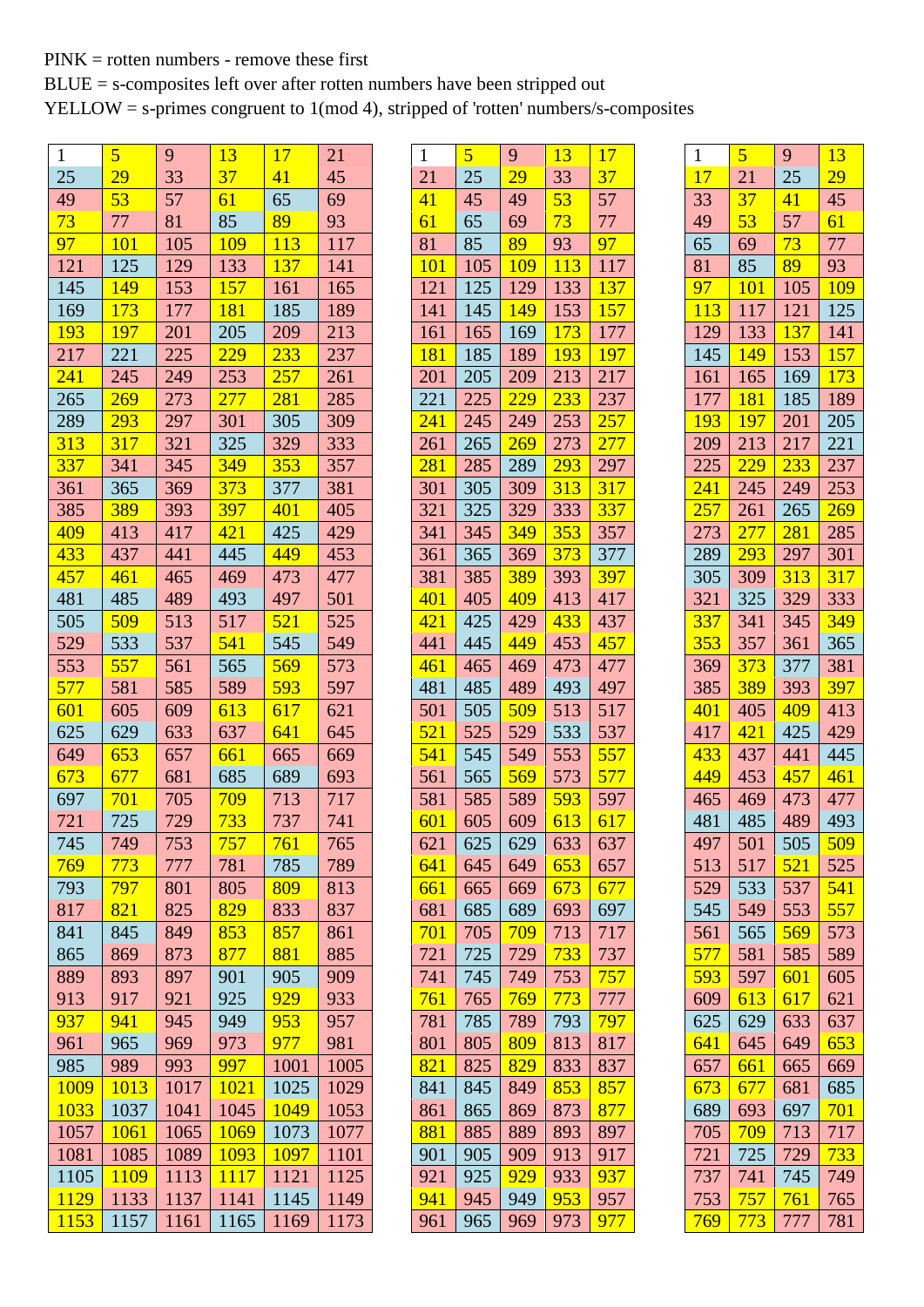#### **My Observations:**

I've used different array sizes to show up patterns.

In the 6 column array, the 3rd and 6th columns are 'rotten', as they are divisible by 3.

In the 5 column array, the 2nd column, apart from 5, entirely consists of 'rotten' numbers and s-composites.

In the 4 column array, the multiples of 3 form a z-pattern. Follow the diagonal 9, 21, 33, then straight across to get the next diagonal which is 45, 57, 69, and 81. This continues forever.

Each of the numbers in yellow are s-primes congruent to 1(mod4), stripped of 'rotten numbers'/s-composites, and they are all primes in the real world; but this is not a complete list. It is approximately 48%. This comes from the 6 column table above, which counts primes all the way up to 1153 which is the 192nd (real) prime number. Of these 92 primes are in the sequence 1(mod 4), so yellow. Therefore the ratio of s-primes to real primes in this range is 47.916 recurring, or approximately 48%

I do expect the ratio to be 50/50, because I have a feeling that half the primes will be congruent to 1(mod 4) and the other half congruent to 3(mod 4). So I thought some more.

### **Next Steps:**

I've previously proved that except for 2 and 3, all real primes can be expressed as  $6n \pm 1$ , which is the same as 1(mod6) or 5(mod 6). If I arrange my results over a 6 column array, but this time use all of the natural numbers, hopefully any patterns should be clearer. Obviously not all the prime numbers will be identified, only those congruent to 1(mod 4). Similarly, not all the non-primes will be eliminated, only those congruent to 1(mod 4).

1 is neither composite nor prime, so can be eliminated. All multiples of 2 and 3, except for 2 and 3, can also be eliminated. These numbers are all grey.

The chart is on the next page (please have a look before reading any more).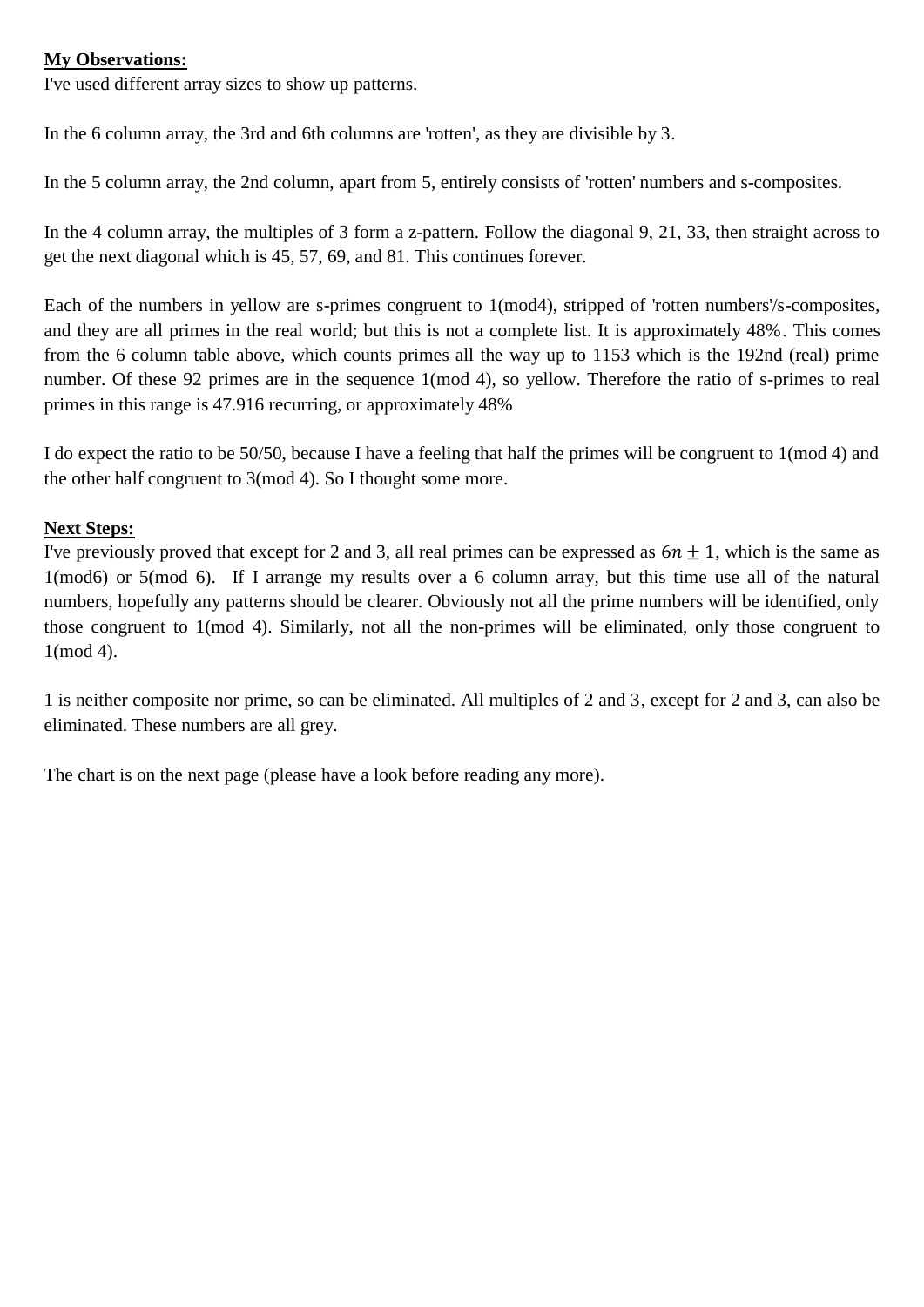### **Map for primes congruent to 1(mod 4)**

- a) PINK = rotten numbers remove these first, following my rules
- b) BLUE = s-composites left over after rotten numbers have been stripped out
- c) YELLOW = s-primes congruent to 1(mod 4), stripped of 'rotten' numbers/s-composites
- d) GREY = 1, multiples of 2 except 2 itself, and multiples of 3 that are not congruent to  $1 \pmod{4}$  except 3 itself

 $\overline{\phantom{0}}$ 

| $\mathbf{1}$ | $\overline{c}$ | 3   | 4               | $\overline{5}$   | 6   |
|--------------|----------------|-----|-----------------|------------------|-----|
| 7            | $\overline{8}$ | 9   | 10              | 11               | 12  |
| 13           | 14             | 15  | 16              | 17               | 18  |
| 19           | 20             | 21  | $\overline{22}$ | 23               | 24  |
| 25           | 26             | 27  | 28              | 29               | 30  |
| 31           | 32             | 33  | 34              | 35               | 36  |
| 37           | 38             | 39  | 40              | 41               | 42  |
| 43           | 44             | 45  | 46              | 47               | 48  |
| 49           | 50             | 51  | 52              | 53               | 54  |
| 55           | 56             | 57  | 58              | 59               | 60  |
| 61           | 62             | 63  | 64              | 65               | 66  |
| 67           | 68             | 69  | 70              | 71               | 72  |
| 73           | 74             | 75  | 76              | 77               | 78  |
| 79           | 80             | 81  | 82              | 83               | 84  |
| 85           | 86             | 87  | 88              | 89               | 90  |
| 91           | 92             | 93  | 94              | 95               | 96  |
| 97           | 98             | 99  | 100             | 101              | 102 |
| 103          | 104            | 105 | 106             | 107              | 108 |
| <b>109</b>   | 110            | 111 | 112             | 113              | 114 |
| 115          | 116            | 117 | 118             | 119              | 120 |
| 121          | 122            | 123 | 124             | 125              | 126 |
| 127          | 128            | 129 | 130             | 131              | 132 |
| 133          | 134            | 135 | 136             | 137              | 138 |
| 139          | 140            | 141 | 142             | 143              | 144 |
| 145          | 146            | 147 | 148             | 149              | 150 |
| 151          | 152            | 153 | 154             | 155              | 156 |
| 157          | 158            | 159 | 160             | 161              | 162 |
| 163          | 164            | 165 | 166             | 167              | 168 |
| 169          | 170            | 171 | 172             | 173              | 174 |
| 175          | 176            | 177 | 178             | 179              | 180 |
| 181          | 182            | 183 | 184             | 185              | 186 |
| 187          | 188            | 189 | 190             | $19\overline{1}$ | 192 |
| 193          | 194            | 195 | 196             | <b>197</b>       | 198 |
| 199          | 200            | 201 | 202             | 203              | 204 |
| 205          | 206            | 207 | 208             | 209              | 210 |
| 211          | 212            | 213 | 214             | 215              | 216 |
| 217          | 218            | 219 | 220             | 221              | 222 |
| 223          | 224            | 225 | 226             | 227              | 228 |
| 229          | 230            | 231 | 232             | 233              | 234 |
| 235          | 236            | 237 | 238             | 239              | 240 |
| <b>241</b>   | 242            | 243 | 244             | 245              | 246 |
| 247          | 248            | 249 | 250             | 251              | 252 |
| 253          | 254            | 255 | 256             | 257              | 258 |
| 259          | 260            | 261 | 262             | 263              | 264 |

| 265 | 266 | 267 | 268 | <b>269</b> | 270 |
|-----|-----|-----|-----|------------|-----|
| 271 | 272 | 273 | 274 | 275        | 276 |
| 277 | 278 | 279 | 280 | <b>281</b> | 282 |
| 283 | 284 | 285 | 286 | 287        | 288 |
| 289 | 290 | 291 | 292 | 293        | 294 |
| 295 | 296 | 297 | 298 | 299        | 300 |
| 301 | 302 | 303 | 304 | 305        | 306 |
| 307 | 308 | 309 | 310 | 311        | 312 |
| 313 | 314 | 315 | 316 | 317        | 318 |
| 319 | 320 | 321 | 322 | 323        | 324 |
| 325 | 326 | 327 | 328 | 329        | 330 |
| 331 | 332 | 333 | 334 | 335        | 336 |
| 337 | 338 | 339 | 340 | 341        | 342 |
| 343 | 344 | 345 | 346 | 347        | 348 |
| 349 | 350 | 351 | 352 | 353        | 354 |
| 355 | 356 | 357 | 358 | 359        | 360 |
| 361 | 362 | 363 | 364 | 365        | 366 |
| 367 | 368 | 369 | 370 | 371        | 372 |
| 373 | 374 | 375 | 376 | 377        | 378 |
| 379 | 380 | 381 | 382 | 383        | 384 |
| 385 | 386 | 387 | 388 | 389        | 390 |
| 391 | 392 | 393 | 394 | 395        | 396 |
| 397 | 398 | 399 | 400 | 401        | 402 |
| 403 | 404 | 405 | 406 | 407        | 408 |
| 409 | 410 | 411 | 412 | 413        | 414 |
| 415 | 416 | 417 | 418 | 419        | 420 |
| 421 | 422 | 423 | 424 | 425        | 426 |
| 427 | 428 | 429 | 430 | 431        | 432 |
| 433 | 434 | 435 | 436 | 437        | 438 |
| 439 | 440 | 441 | 442 | 443        | 444 |
| 445 | 446 | 447 | 448 | 449        | 450 |
| 451 | 452 | 453 | 454 | 455        | 456 |
| 457 | 457 | 459 | 460 | 461        | 462 |
| 463 | 464 | 465 | 466 | 467        | 468 |
| 469 | 470 | 471 | 472 | 473        | 474 |
| 475 | 476 | 477 | 478 | 479        | 480 |
| 481 | 482 | 483 | 484 | 485        | 486 |
| 487 | 488 | 489 | 490 | 491        | 492 |
| 493 | 494 | 495 | 496 | 497        | 498 |
| 499 | 500 | 501 | 502 | 503        | 504 |
| 505 | 506 | 507 | 508 | 509        | 510 |
| 511 | 512 | 513 | 514 | 515        | 516 |
| 517 | 518 | 519 | 520 | 521        | 522 |
| 523 | 524 | 525 | 526 | 527        | 528 |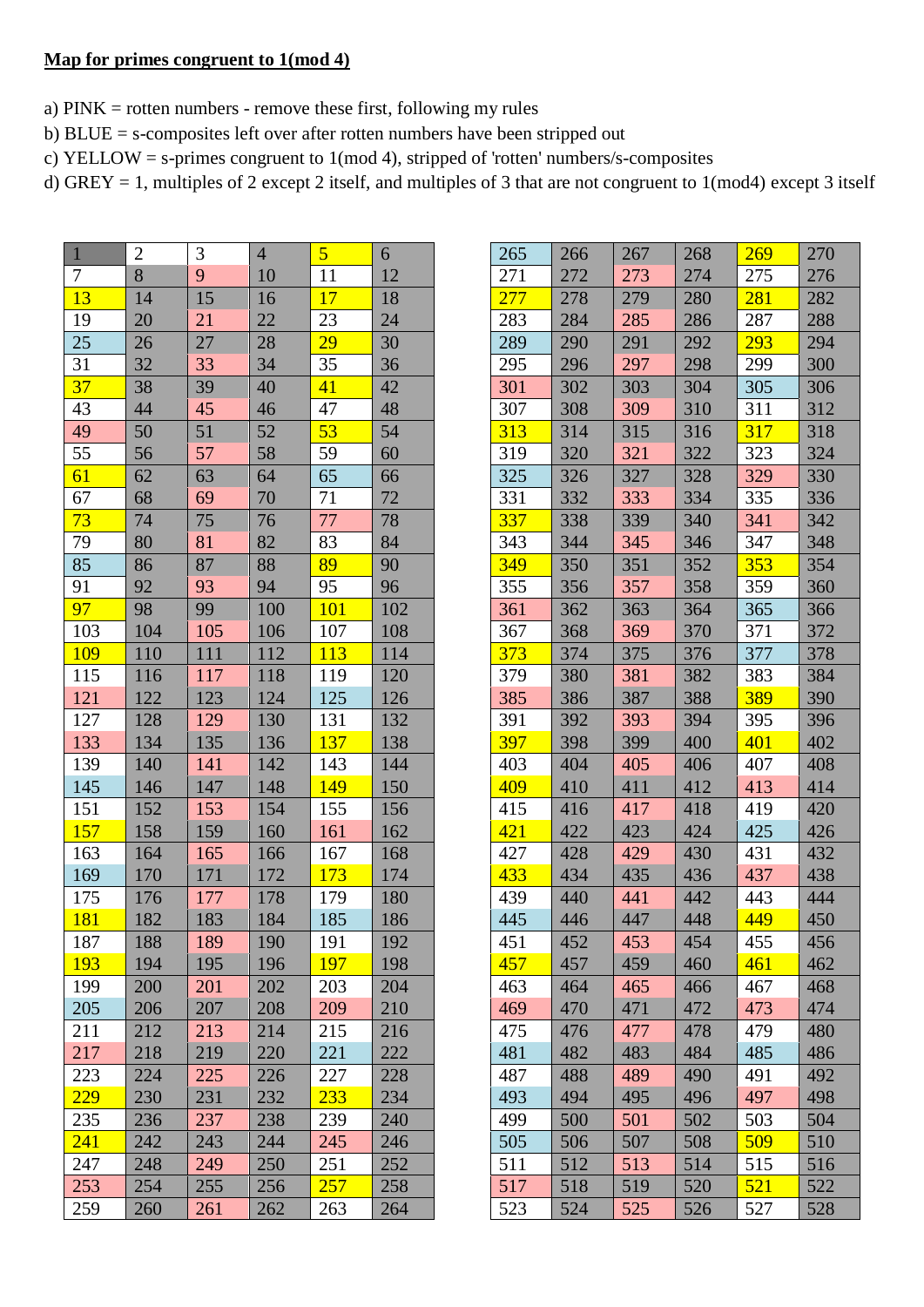# **My Conclusions for Real Primes in 1(mod 4):**

It is very remarkable that the numbers appear to follow a regular pattern. The lines that contain real primes congruent to 1(mod 4) appear to alternate with those that don't. Usually the gap is only 1 line, but occasionally there is a 'little bump', and the gap can increase to 3, 5, or 7, based on the numbers up to 528 (this could all change). It is also interesting that 3, 5, and 7 are themselves prime numbers.

I seem to have devised a sieve, which shows up primes congruent to 1(mod 4) and may explain the gaps between these numbers.

For example: take 197 (a real prime):

(A) The next line has 199 and 203, which are not congruent to 1(mod 4). Therefore they are left blank.

(B) The next line has 205 and 209, which are congruent to 1(mod 4), BUT are either s-composite or 'rotten' (divisible by a number which is not congruent to 1(mod 4)).

Similarly, the next line follows pattern A, and the following line pattern B. Finally, the next line follows pattern A, and the following line contains real primes 229 and 233. This explains the gap between 197 and 229. There is a similar argument to explain the gap between 461 and 509, etc...

# **Chapter 4: 'Rotten Numbers' in 3(mod 4)**

I need to use other moduli to explain the blank lines and find the rest of the primes.

The remaining numbers are: 7...11...19...23...31...35...43...47...55...59...67...71...79...83...91...95...103...107...115...119...127...131...139...143

There seems to be a regular interval of 4, 8, 4, 8,... between the numbers, which made me think.

These numbers are all congruent to 3(mod 4), which is the other half of the real odd numbers. So in this case, the modulo is the same (mod 4).

# **Important note!! New Definition for 'Rotten Numbers' in 3(mod4): T-Primes are Born:**

To ensure that all of the divisors of any number used also appears in the sequence, once again I have to get rid of any 'rotten numbers'. But this time, a 'rotten' number is a number which has at least one factor that is not congruent to 3(mod 4) EXCEPT for 1 itself.

This is important as the only way to express a composite in this sequence is  $1 \pmod{4} \times 3 \pmod{4} = 3 \pmod{4}$ . Therefore all composites are 'rotten' in this sequence, and only the real primes remain. This is because only real primes have 1 as a factor congruent to 1(mod 4), in this sequence.

Therefore a 'rotten' number in this sequence is of the form:  $1 \pmod{4} \times 3 \pmod{4}$ , where  $1 \pmod{4} > 1$ 

In the 1(mod 4) sequence, the numbers were labelled s-primes and s-composites. In this 3(mod 4) sequence I will call them T-primes and T-composites.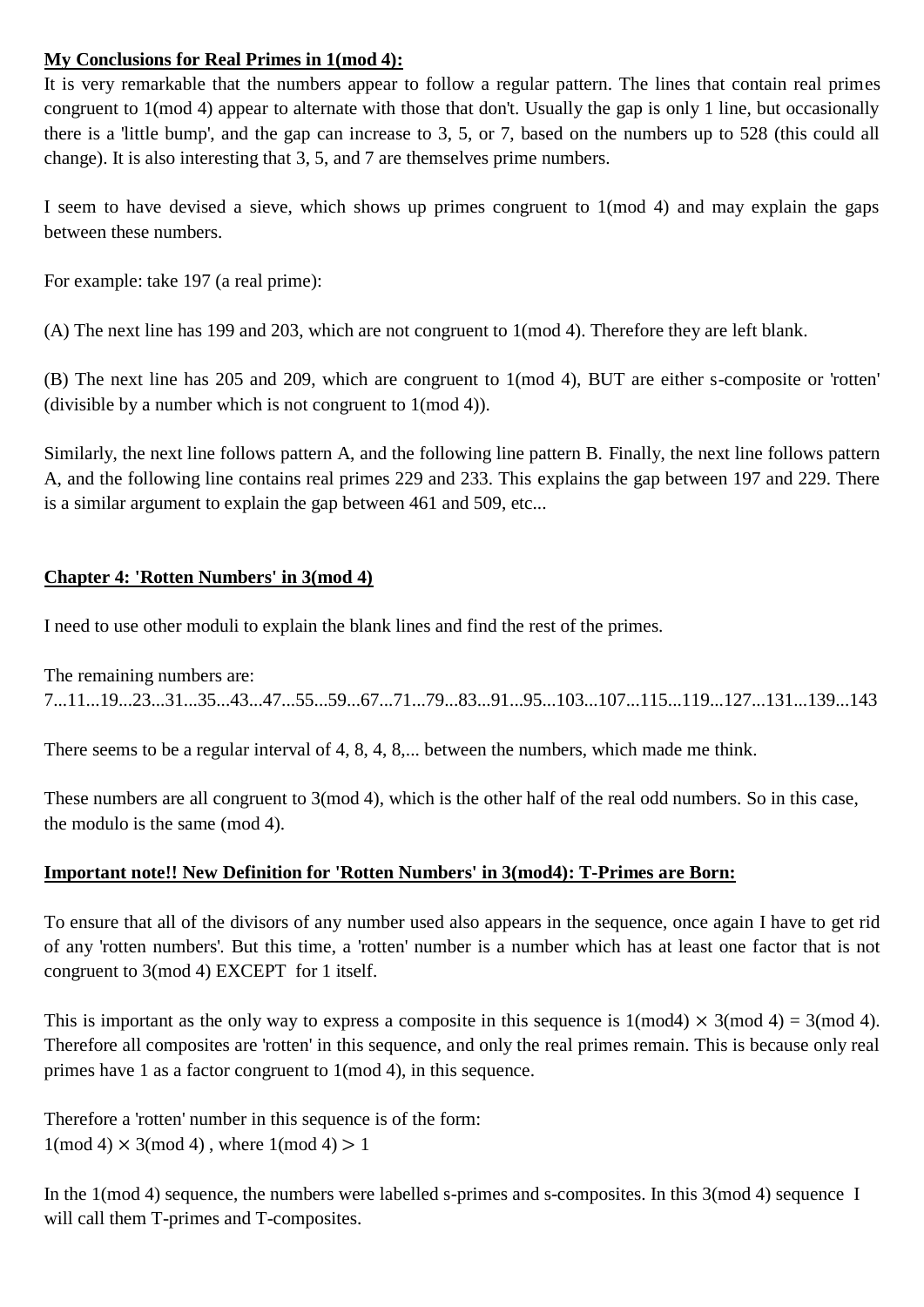### **Examples:**

E.g. 7 is a T-prime and a real prime because it's only factors are 1 and 7,  $7 \equiv 3 \pmod{4}$  and 1 cannot be greater than 1. 35 is a T-composite because it's factors are 5 and 7, where  $5 \equiv 1 \pmod{4}$  and  $7 \equiv 3 \pmod{4}$ , and  $5 > 1$ , so 'rotten'.

Therefore any number in this sequence with a real prime factor congruent to 1(mod 4) must be 'rotten', as 1 is not prime, the real prime factor must be  $>1$ , and therefore cannot appear in the sequence 3(mod 4).

It's really easy now, use my sieve to find the real primes from the 1(mod 4) sequence, and then eliminate multiples of these real primes in the 3(mod 4) sequence.

What a beautiful cycle!!!!!!!

E.g. 5, 13, 17, 29, 37, 41, 53, 61 etc... were identified as real primes congruent to 1(mod 4). Each of these numbers are greater than 1. Therefore any multiples of these numbers that appear in the 3(mod 4) sequence must be cast out as 'rotten', according to my rule.

# **Test:**

The 'blank' numbers are:

7...11...19...23...31...35...43...47...55...59...67...71...79...83...91...95...103...107...115...119...127...131...139...143 ...151...155...163...167...175...179...187...191...199...203...211...215...223...227...235...239...247...251...259... 263...271...275...283...287...295...299...307...311...319...323...331...335...343...347...355...359...367...371...379.. .383...391...395...403...407...415...419...427...431...439...443...451...455...463...467...475...479...487...491...499. ..503...511...515...523...527...etc...

The list of all the numbers which aren't 'rotten' are:

7...11...19...23...31...43...47...59...67...71...79...83...103...107...127...131...139...151...163...167...179...191...199. ..211...223...227...239...251...263...271...283...307...311...331...347...359...367...379...383...419...431...439...443 ...463...467...479...487...491...499...503...523...etc...

ALL of these numbers are T-primes and real primes. My method eliminated all of the T-composites.

# **More Models:**

Again, I plotted my results. (see chart on the next page).

343 was interesting because it is  $7 \times 7 \times 7$  but also  $7 \times 49$ . 49 is not in the sequence, therefore 343 is 'rotten'.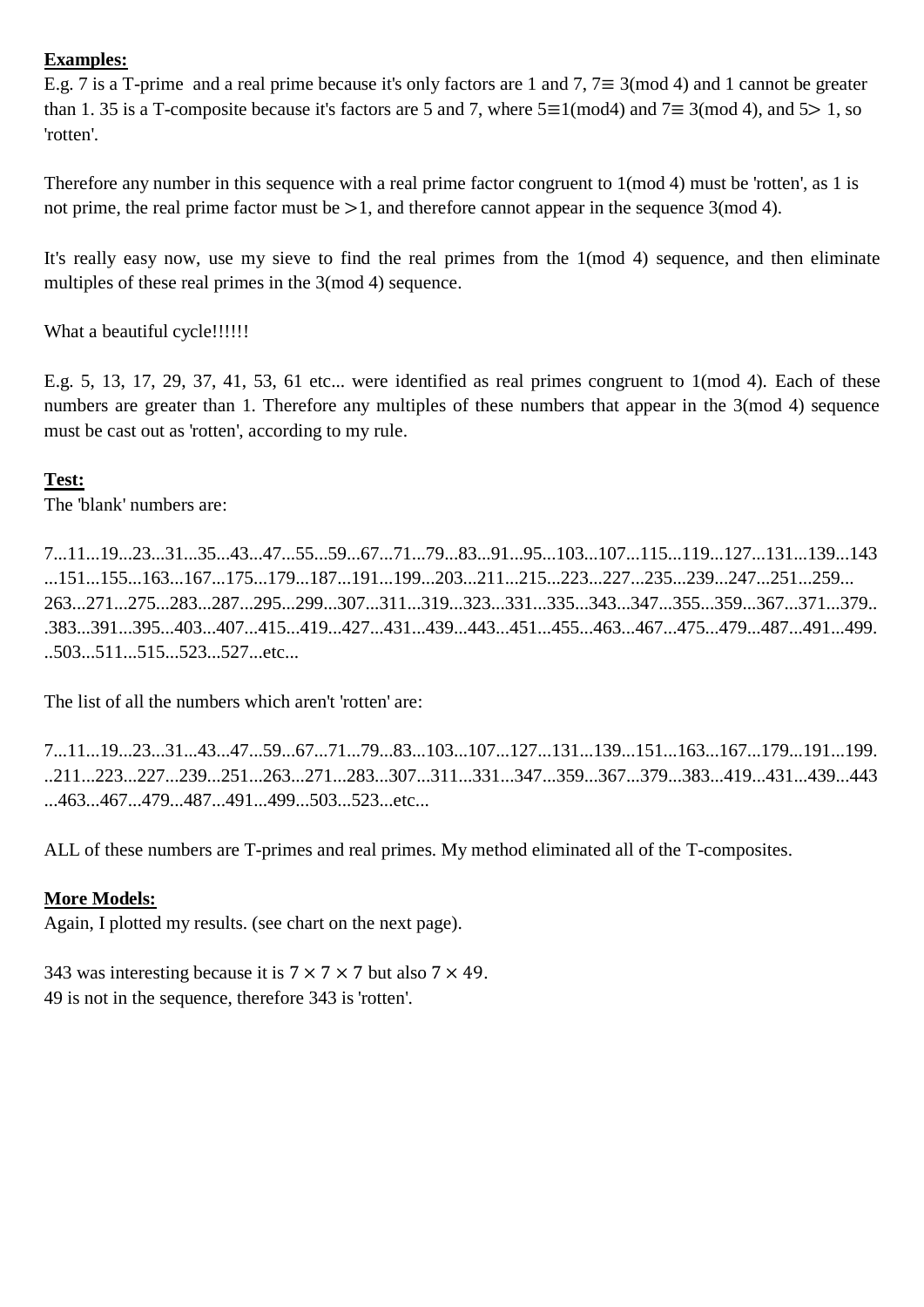#### **Map for primes congruent to 1(mod 4) + primes congruent to 3(mod 4) = MAP FOR ALL PRIMES**

- e) USE the map for primes congruent to 1(mod 4) as a base
- f) GREEN = rotten numbers remove these first, following my rules
- g) ORANGE = T-primes congruent to  $3 \pmod{4}$ , stripped of 'rotten' numbers
- h) BLANK = the real primes 2 and 3

| $\mathbf{1}$   | $\overline{2}$ | 3   | $\overline{4}$ | $\overline{\mathbf{5}}$ | 6   |
|----------------|----------------|-----|----------------|-------------------------|-----|
| $\overline{7}$ | 8              | 9   | 10             | 11                      | 12  |
| 13             | 14             | 15  | 16             | $\overline{17}$         | 18  |
| 19             | 20             | 21  | 22             | 23                      | 24  |
| 25             | 26             | 27  | 28             | 29                      | 30  |
| 31             | 32             | 33  | 34             | 35                      | 36  |
| 37             | 38             | 39  | 40             | 41                      | 42  |
| 43             | 44             | 45  | 46             | 47                      | 48  |
| 49             | 50             | 51  | 52             | 53                      | 54  |
| 55             | 56             | 57  | 58             | 59                      | 60  |
| 61             | 62             | 63  | 64             | 65                      | 66  |
| 67             | 68             | 69  | 70             | 71                      | 72  |
| 73             | 74             | 75  | 76             | 77                      | 78  |
| 79             | 80             | 81  | 82             | 83                      | 84  |
| 85             | 86             | 87  | 88             | 89                      | 90  |
| 91             | 92             | 93  | 94             | 95                      | 96  |
| 97             | 98             | 99  | 100            | <b>101</b>              | 102 |
| 103            | 104            | 105 | 106            | 107                     | 108 |
| <b>109</b>     | 110            | 111 | 112            | <b>113</b>              | 114 |
| 115            | 116            | 117 | 118            | 119                     | 120 |
| 121            | 122            | 123 | 124            | 125                     | 126 |
| 127            | 128            | 129 | 130            | 131                     | 132 |
| 133            | 134            | 135 | 136            | 137                     | 138 |
| 139            | 140            | 141 | 142            | 143                     | 144 |
| 145            | 146            | 147 | 148            | 149                     | 150 |
| 151            | 152            | 153 | 154            | 155                     | 156 |
| 157            | 158            | 159 | 160            | 161                     | 162 |
| 163            | 164            | 165 | 166            | 167                     | 168 |
| 169            | 170            | 171 | 172            | 173                     | 174 |
| 175            | 176            | 177 | 178            | 179                     | 180 |
| 181            | 182            | 183 | 184            | 185                     | 186 |
| 187            | 188            | 189 | 190            | 191                     | 192 |
| 193            | 194            | 195 | 196            | <b>197</b>              | 198 |
| 199            | 200            | 201 | 202            | 203                     | 204 |
| 205            | 206            | 207 | 208            | 209                     | 210 |
| 211            | 212            | 213 | 214            | 215                     | 216 |
| 217            | 218            | 219 | 220            | 221                     | 222 |
| 223            | 224            | 225 | 226            | 227                     | 228 |
| 229            | 230            | 231 | 232            | 233                     | 234 |
| 235            | 236            | 237 | 238            | 239                     | 240 |
| 241            | 242            | 243 | 244            | 245                     | 246 |
| 247            | 248            | 249 | 250            | 251                     | 252 |
| 253            | 254            | 255 | 256            | 257                     | 258 |
| 259            | 260            | 261 | 262            | 263                     | 264 |

| 265 | 266 | 267 | 268 | 269 | 270 |
|-----|-----|-----|-----|-----|-----|
| 271 | 272 | 273 | 274 | 275 | 276 |
| 277 | 278 | 279 | 280 | 281 | 282 |
| 283 | 284 | 285 | 286 | 287 | 288 |
| 289 | 290 | 291 | 292 | 293 | 294 |
| 295 | 296 | 297 | 298 | 299 | 300 |
| 301 | 302 | 303 | 304 | 305 | 306 |
| 307 | 308 | 309 | 310 | 311 | 312 |
| 313 | 314 | 315 | 316 | 317 | 318 |
| 319 | 320 | 321 | 322 | 323 | 324 |
| 325 | 326 | 327 | 328 | 329 | 330 |
| 331 | 332 | 333 | 334 | 335 | 336 |
| 337 | 338 | 339 | 340 | 341 | 342 |
| 343 | 344 | 345 | 346 | 347 | 348 |
| 349 | 350 | 351 | 352 | 353 | 354 |
| 355 | 356 | 357 | 358 | 359 | 360 |
| 361 | 362 | 363 | 364 | 365 | 366 |
| 367 | 368 | 369 | 370 | 371 | 372 |
| 373 | 374 | 375 | 376 | 377 | 378 |
| 379 | 380 | 381 | 382 | 383 | 384 |
| 385 | 386 | 387 | 388 | 389 | 390 |
| 391 | 392 | 393 | 394 | 395 | 396 |
| 397 | 398 | 399 | 400 | 401 | 402 |
| 403 | 404 | 405 | 406 | 407 | 408 |
| 409 | 410 | 411 | 412 | 413 | 414 |
| 415 | 416 | 417 | 418 | 419 | 420 |
| 421 | 422 | 423 | 424 | 425 | 426 |
| 427 | 428 | 429 | 430 | 431 | 432 |
| 433 | 434 | 435 | 436 | 437 | 438 |
| 439 | 440 | 441 | 442 | 443 | 444 |
| 445 | 446 | 447 | 448 | 449 | 450 |
| 451 | 452 | 453 | 454 | 455 | 456 |
| 457 | 457 | 459 | 460 | 461 | 462 |
| 463 | 464 | 465 | 466 | 467 | 468 |
| 469 | 470 | 471 | 472 | 473 | 474 |
| 475 | 476 | 477 | 478 | 479 | 480 |
| 481 | 482 | 483 | 484 | 485 | 486 |
| 487 | 488 | 489 | 490 | 491 | 492 |
| 493 | 494 | 495 | 496 | 497 | 498 |
| 499 | 500 | 501 | 502 | 503 | 504 |
| 505 | 506 | 507 | 508 | 509 | 510 |
| 511 | 512 | 513 | 514 | 515 | 516 |
| 517 | 518 | 519 | 520 | 521 | 522 |
| 523 | 524 | 525 | 526 | 527 | 528 |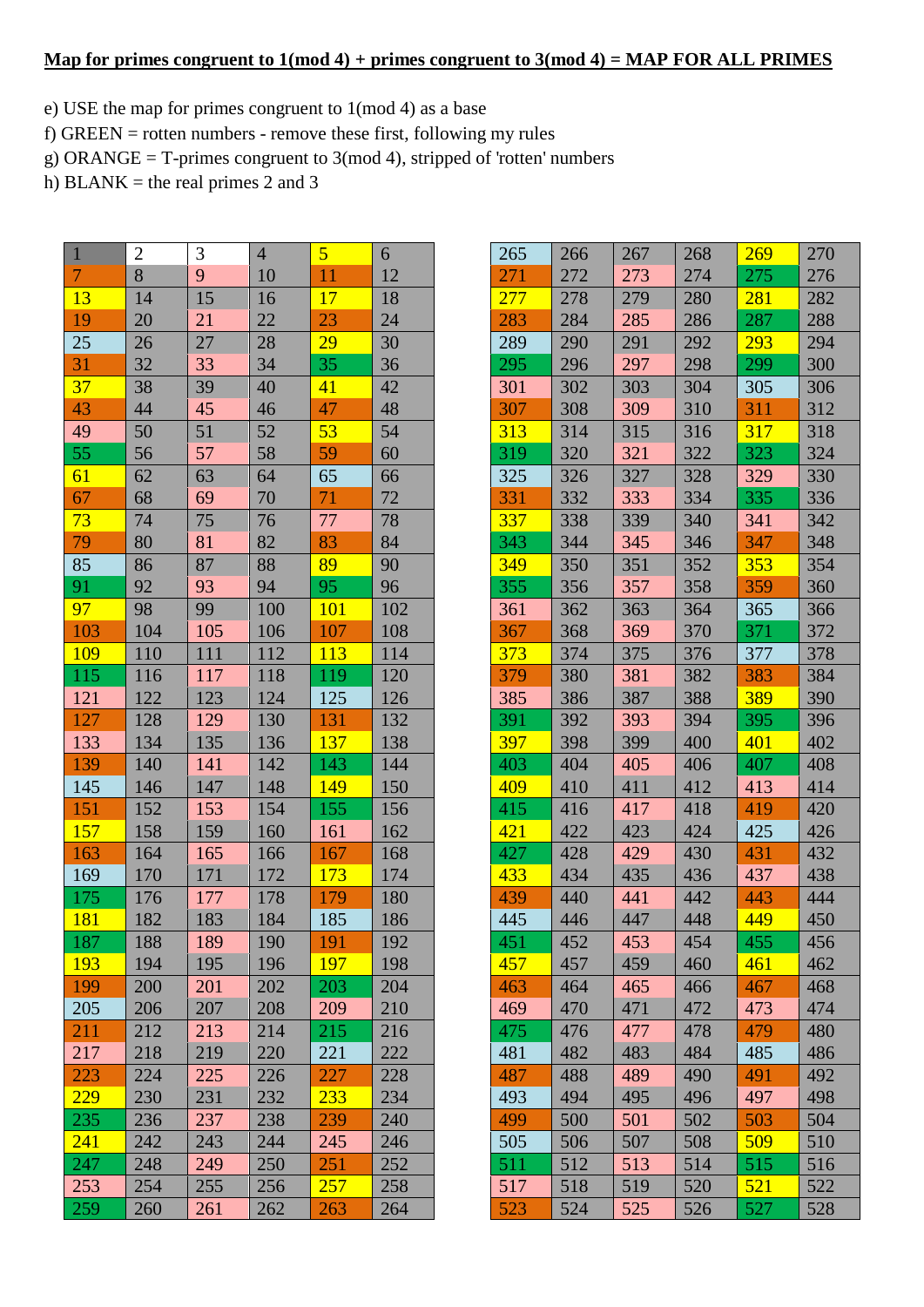## **My Conclusion for Real Primes in 3(mod 4):**

There are only two blank squares left, the real primes 2 and 3. If I add these to my sieve algorithm, I have identified all of the primes up to 523.

# Hurray!!!!!!!!!!!!!!!!

P.S. This is not a proof, but I'm only 10. However if somebody wrote a computer program using my sieve, I think you could make large prime numbers. Because the logic and the patterns are so strong, I predict this will continue forever. This is my hypothesis.

My sieve finds primes, but it also explains gaps between the primes. Primes congruent to 3(mod 4) also seem to appear on alternate lines in my array. These also have 'little bumps', this time of 3 and 5 (up to 528).

E.g. the real primes 383 and 419 are both congruent to 3(mod 4). Start with 383:

(A) The next line contains 385 and 389, which are congruent to 1(mod 4). Therefore already coloured in.

(B) The next line contains 391 and 395, which are congruent to 3(mod 4), BUT are 'rotten'.

Similarly, the next line follows pattern A, and the following line pattern B. Finally, the next line follows pattern A once again, and the following line contains 415 and 419. Both 415 and 419 are congruent to 3(mod 4), 415 is 'rotten', and 419 is a real prime

This explains the gap between 383 and 419. The same logic can be used to explain the other gaps.

# **Chapter 5: More Thoughts**

I used a kind of binary to calculate the 'bumps' in the 6-column array. If there is a prime in the line, write a 1 at the end, if there isn't, write a 0. This made it very easy to identify the bumps, not just the size, but the frequency also.

I didn't consider a gap of 1 to be a 'bump', because these make up the alternate sequence: 1(mod4) is the other half to 3(mod 4) - all odds are one or the other.

In the range I investigated, I found 'bumps' of 3, 5, and 7. These could be odd numbers, or prime numbers, or only include 3, 5, 7 and repeat in different combinations. It's too early to say.

It would have taken me even longer to make the list long enough to come up with a bump of 9, however if the bumps are prime, I wouldn't expect to see 9, but 11 next. That's why it would be interesting if someone put my algorithm into a computer programme and leave it running for a long time. (A really, really long time!)

Another thought - would the bumps generate every prime number except 2??

Another thing that was interesting to me, was that in the range of 1-528 on the chart above, there were nearly the same number of bumps in each modulo: 6 'bumps' in 1(mod 4) and 7 'bumps' in 3(mod 4), although different sizes....do the frequency of bumps tally??? I would love to find this out.

I case you are wondering, yes you did read it correctly, 'rotten' numbers are different in 3 (mod 4) to 1(mod 4).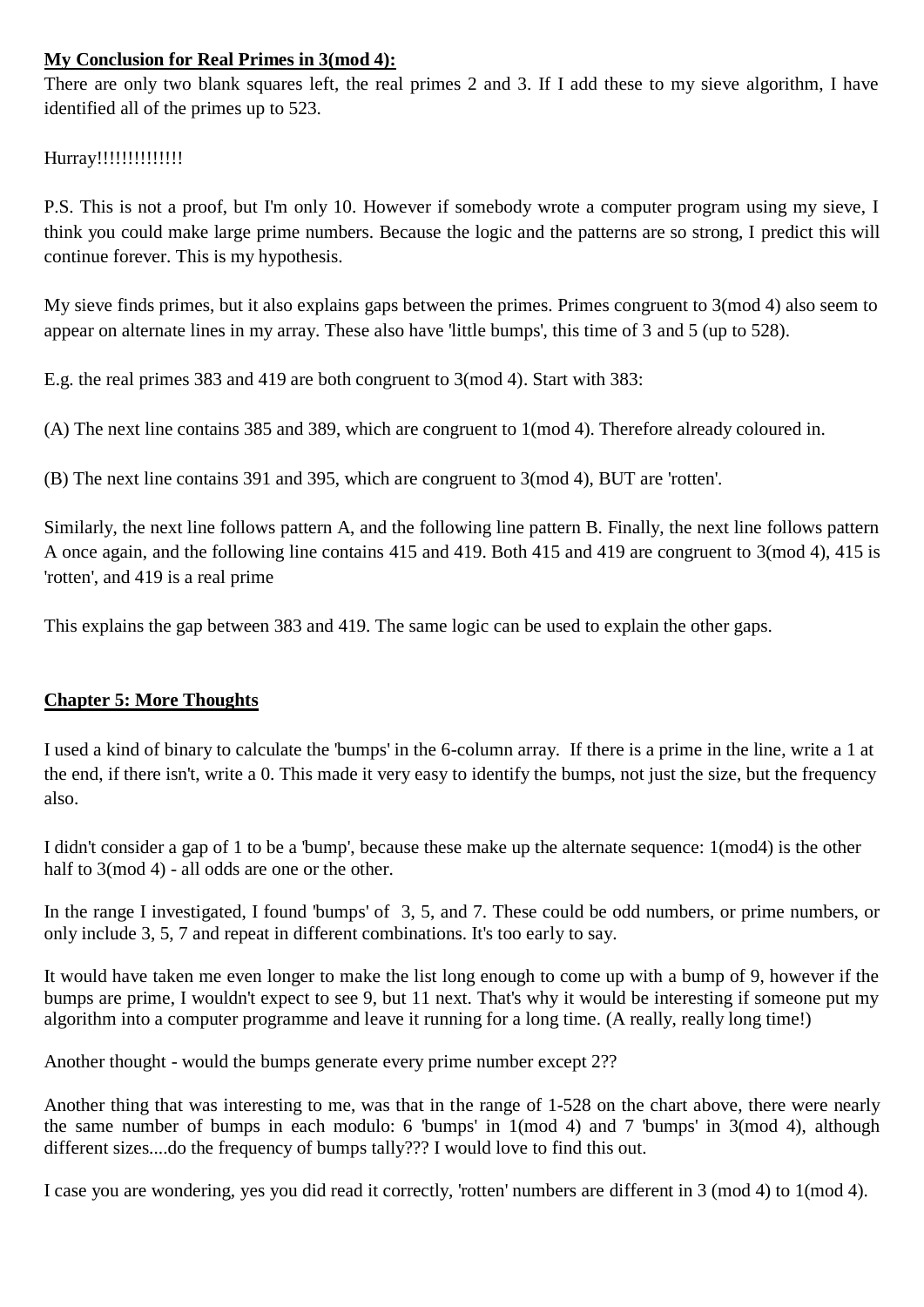#### **Chapter 6: Extending the Sample - to Hunt for 'Bumps'**

I decided to extend my sample to look for 'bumps', but I ended up finding three very important numbers which made me amend my rule for 3(mod 4).

Consider 539, which is  $7^2 \times 11$  On its own, it seems like it isn't rotten because both 7 and 11 are congruent to 3(mod 4), but  $7^2 = 49$  and 49 is not congruent to 3(mod 4). This made me think about amending my rule to include powers of primes.

Similarly consider 847 which is  $11^2 \times 7$  as before both 7 and 11 are congruent to 3(mod 4), but  $11^2 = 121$ and 121 is not congruent to 3(mod 4).

Now consider 1463, which is not in my range, but  $1463 = 7 \times 11 \times 19$ , where 7, 11 and 19 are all congruent to 3(mod 4). But  $7 \times 11 = 77$  which is NOT congruent to 3(mod 4). So I need to make my rule even clearer, instead of using powers of primes, I need to use multiples of primes.

#### **\*\*\*\*\*WARNING: Additional Rule\*\*\*\*\*\***

**To cast out 'rotten numbers' in 3(mod 4), either one of the prime factors must be 'rotten' or a multiple of two of the primes is 'rotten'.**

Extending my sample revealed more information, which is why it's important not to jump too early! I'm glad I did this even though it took me forever!!

### **Chapter 7: Proof**

### **i) Start by defining the sequence of 1(mod 4):**

 $4n + 1 = x$  where *n* is any non-negative integer, and *x* is any number in the sequence. The two are interrelated.

 $n + 1 = t$  where *n* is any non-negative integer, and *t* is any term in the sequence. Again, the two are interrelated.

### **ii) Similarly define the sequence of 3(mod 4):**

 $4m + 3 = y$  where m is any non-negative integer, and y is any number in the sequence. The two are interrelated.

 $m + 1 = u$  where m is any non-negative integer, and u is any term in the sequence. Again, the two are interrelated.

NOTE: that the term is always one more than the origin number  $n$  or  $m$ 

For example:

 $4n + 1 = x$ ,  $n + 1 = t$  where  $n = 5$ ,  $x = 21$ , and  $t = 6$ 

And if you check, then the 6th term in 1(mod 4) is 21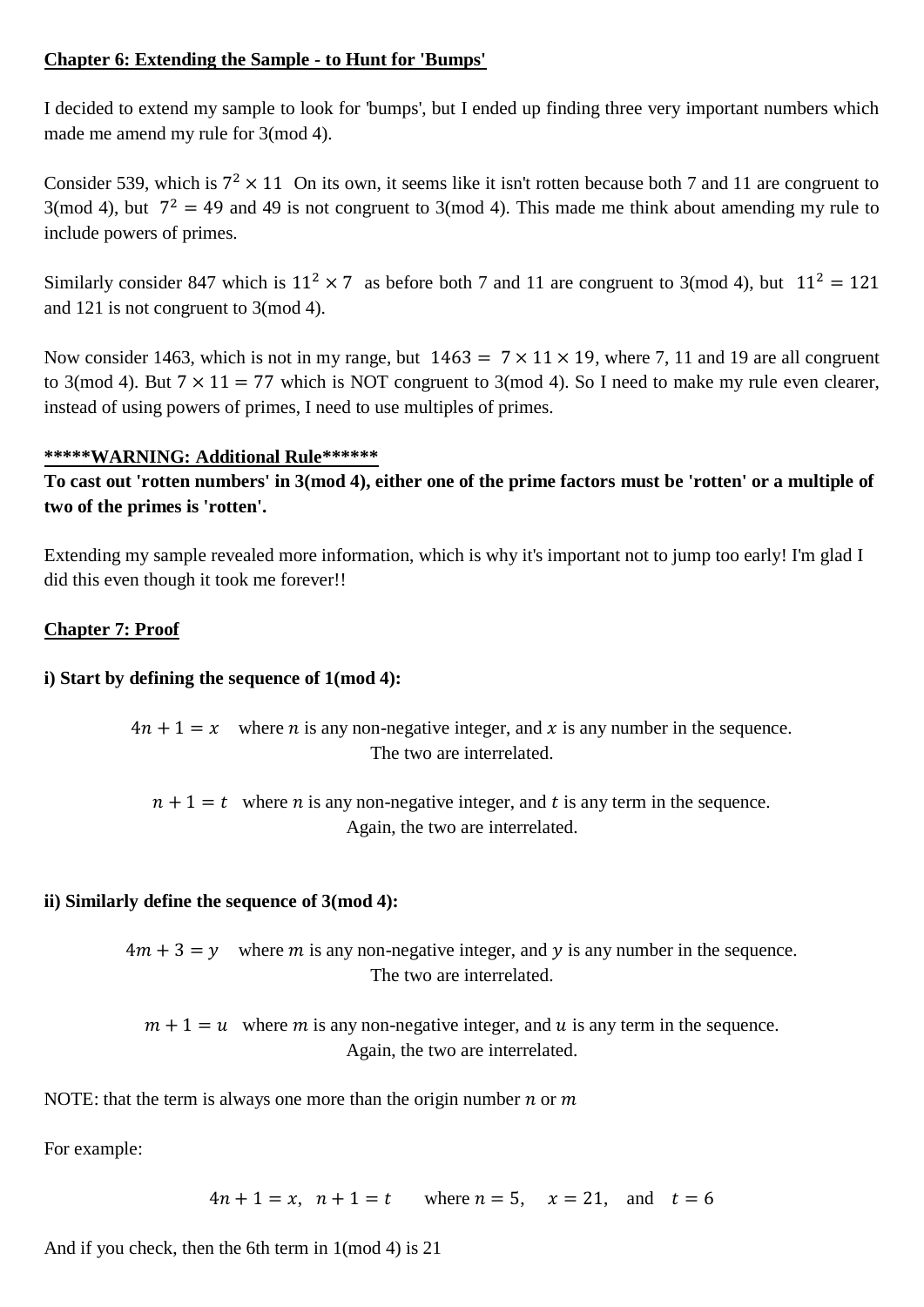#### **iii) Follow my sieve algorithm and focus on 1(mod 4), eliminate multiples of 3**

If the term is divisible by 3, then logically x is divisible by 3, so cannot be prime in the real world. Using my definition:

 $n+1 = t$  becomes  $\frac{t}{3} = \frac{n}{2}$  $\frac{1}{3}$  so  $n = 3k - 1$  where k is a non-negative integer, so substitute:

 $4n + 1 = x$  where  $n = 3k - 2$ ,  $\therefore 4n = 12k - 4$ , so  $4n + 1 = 12k - 3$  or  $4n + 1 = 3(4k - 1)$ 

This proves that when t is divisible by 3, x is also divisible by 3, and therefore not prime in the real world.

#### **iv) Stay with my sieve algorithm, focus on 1(mod 4), eliminate the square composites**

Square numbers in the form  $(4n + 3)^2$  or  $[3 \text{ (mod 4)}]^2$  are 'rotten'.

This because  $(4n + 3)^2$  is divisible by  $4n + 3$ , and since  $4n + 3$  is NOT congruent to 1(mod 4), numbers in this form are 'rotten'. they have a divisor that does not appear in the sequence. Therefore they must be eliminated.

#### **v**) Stay with my sieve algorithm, focus on 1(mod 4), eliminate the multiples of the square root of  $(4n + 3)^2$

All multiples of the square root of  $(4n + 3)^2$  or  $[3 \text{ (mod 4)}]^2$  are 'rotten' because they are multiples of

#### **vi) Stay with my sieve algorithm, focus on 1(mod 4), eliminate the s-composites**

Square numbers in the form  $(4n + 1)^2$  or  $[1 \text{ (mod } 4)]^2$  are s-composites and must be eliminated.

All multiples of the square root of  $(4n + 1)^2$  or  $[1 \text{ (mod 4)}]^2$  are s-composite because they are multiples of  $4n + 1$ , where BOTH of the numbers must be greater than 1.

 $p \times q$  is s-composite, where both p and  $q \equiv 4n + 1$  and  $p > 1$  and  $q > 1$ 

 $\sqrt{25} = 5$ For example  $5^2$ and  $5 > 1$  $\therefore$  any multiple of 5 EXCEPT for 5 itself must be eliminated as s-composite, e.g. 65 5 cannot be eliminated because  $5 \times 1$  does not fit the rule. 1 cannot be greater than 1.

# **THIS WILL REVEAL PRIMES CONGRUENT TO 1(MOD 4)!!!!!!!!!!!!!!!!!!!!!!!!!!!!!!!!!**

**vii) Stay with my sieve algorithm, move to 3(mod 4), eliminate the s-composites from the blank numbers that are left.**

START WITH THE BLANK NUMBERS THAT ARE LEFT. This is important because it follows the pattern.

 $(4n + 1) \times (4m + 3)$  is 'rotten' and must be eliminated, where  $4n + 1$  has already been identified as s-prime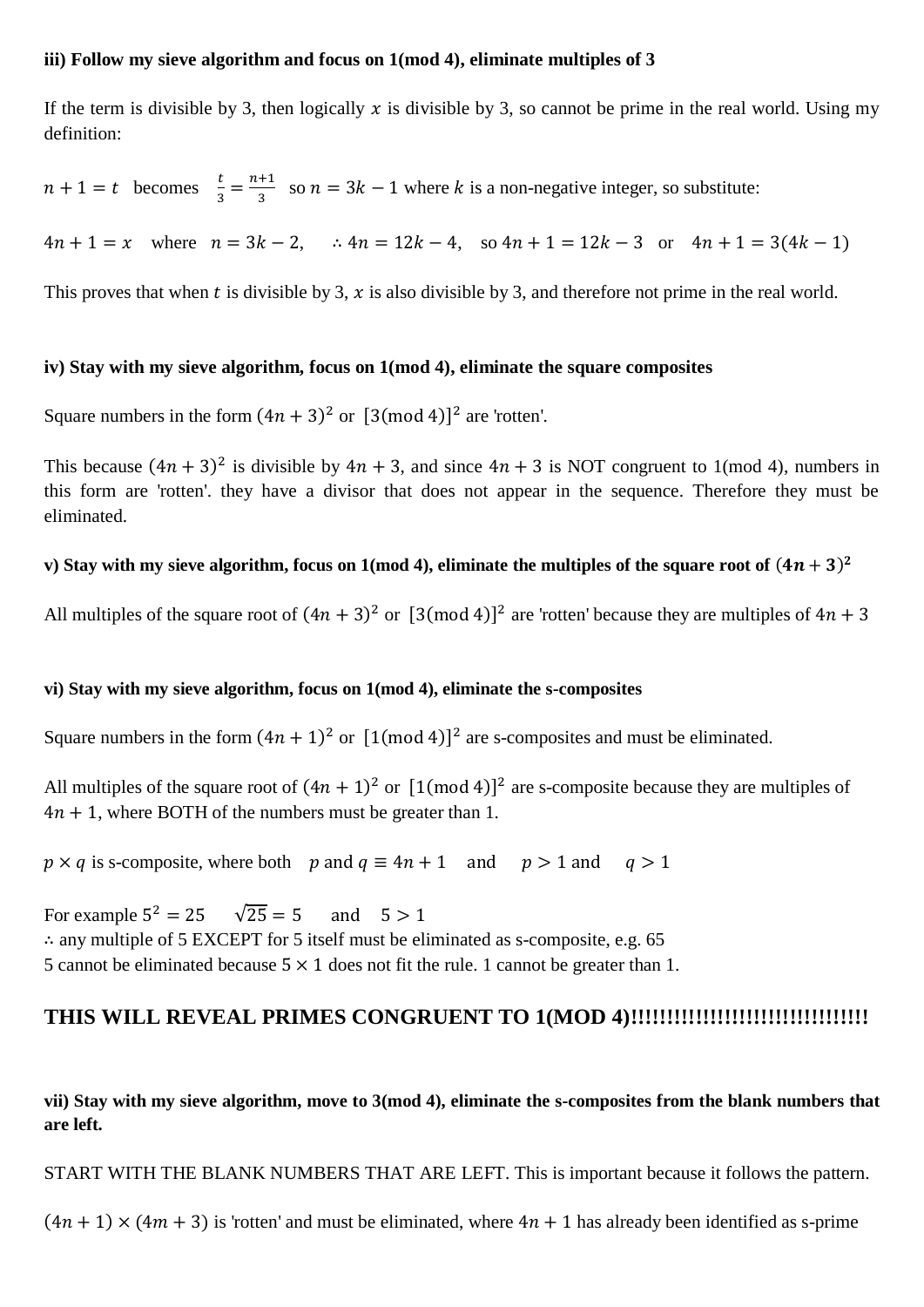# **THIS WILL REVEAL PRIMES CONGRUENT TO 3(MOD 4)!!!!!!!!!!!!!!!!!!!!!!!!!!!!!!!!!**

I'm extremely tired, but very happy!!!!!!!!!!!!!!!!!!!!!!!!!!!!!!!!!!!!!!!!!!!!!!!!!!!!!!!!!!!!!!!!!!!!!!!!!!!!!!!!!!!!!!!!!!!

# **Chapter 8: Do the 'Bumps' Tally?**

I extended my sample, I wanted to find the next bump...and see if they tally.

So in the range 529 - 1056, the numbers congruent to 1(mod 4) the numbers are:

529...533...537...541...545...549...553...557...561...565...569...573...577...581...585...589...593...597...601...605.. .609...613...617...621...625...629...633...637...641...645...649...653...657...661...665...669...673..677...681...685.. 689...693...697...701...705...709...713...717...721..725...729...733...737...741...745...749...753...757...761...765... 769..773...777...781...785...789...793...797...801...805...809...813...817...821...825...829...833...837...841...845... 849...853...857...861...865...869...873...877...881...885...889...893...897...901...905...909...913...917...921...925.. 929...933...937...941...945...949...953...957...961...965...969...973...977...981...985...989...993...997...1001........ 1005...1009...1013...1017...1021...1025...1029...1033...1037...1041...1045...1049...1053...

Strip out the rotten numbers, according to my rule for 1(mod 4)

The numbers that are left are:

List of all the numbers which aren't 'rotten' are:

533...541...545...557...565...569...577...593...601....613...617...625...629...641...653...661...673..677...685..689... 697...701...709..725...733...745...757...761...769..773...785...793...797...809...821...829...841...845...853...857... 865...877...881...901...905...925..929...937...941...949...953...965....977...985...997...1009...1013...1021...1025... 1033...1037...1049...

From this list, the s-primes are:

541...557...569...577...593...601....613...617...641...653...661...673..677...701...709...733...757...761...769...773.. 797...809...821...829...853...857...877...881...929...937...941...953....977...997...1009...1013...1021...1033...1049

And from this list, the s-composites are: 533...545...565...625...629...685...689...697...725...745...785...793...841...845...865...901...905...925...949...965.. 985...1025...1037...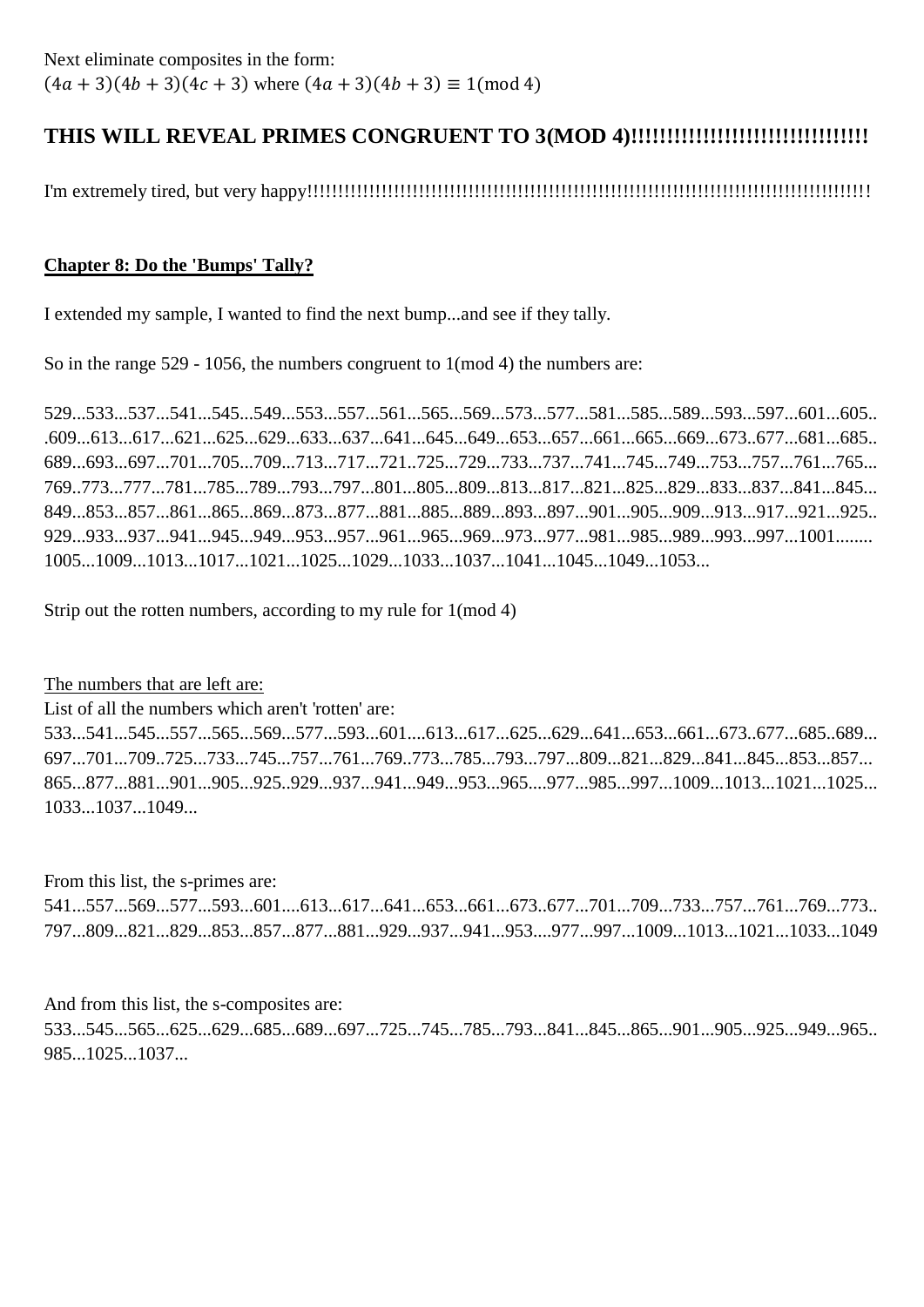#### **Map for primes congruent to 1(mod 4)**

- a) PINK = rotten numbers remove these first, following my rules
- b) BLUE = s-composites left over after rotten numbers have been stripped out
- c) YELLOW = s-primes congruent to 1(mod 4), stripped of 'rotten' numbers/s-composites
- d) GREY = 1, multiples of 2 except 2 itself, and multiples of 3 that are not congruent to 1(mod4) except 3 itself

| 529 | 530 | 531 | 532 | 533 | 534 |
|-----|-----|-----|-----|-----|-----|
| 535 | 536 | 537 | 538 | 539 | 540 |
| 541 | 542 | 543 | 544 | 545 | 546 |
| 547 | 548 | 549 | 550 | 551 | 552 |
| 553 | 554 | 555 | 556 | 557 | 558 |
| 559 | 560 | 561 | 562 | 563 | 564 |
| 565 | 566 | 567 | 568 | 569 | 570 |
| 571 | 572 | 573 | 574 | 575 | 576 |
| 577 | 578 | 579 | 580 | 581 | 582 |
| 583 | 584 | 585 | 586 | 587 | 588 |
| 589 | 590 | 591 | 592 | 593 | 594 |
| 595 | 596 | 597 | 598 | 599 | 600 |
| 601 | 602 | 603 | 604 | 605 | 606 |
| 607 | 608 | 609 | 610 | 611 | 612 |
| 613 | 614 | 615 | 616 | 617 | 618 |
| 619 | 620 | 621 | 622 | 623 | 624 |
| 625 | 626 | 627 | 628 | 629 | 630 |
| 631 | 632 | 633 | 634 | 635 | 636 |
| 637 | 638 | 639 | 640 | 641 | 642 |
| 643 | 644 | 645 | 646 | 647 | 648 |
| 649 | 650 | 651 | 652 | 653 | 654 |
| 655 | 656 | 657 | 658 | 659 | 660 |
| 661 | 662 | 663 | 664 | 665 | 666 |
| 667 | 668 | 669 | 670 | 671 | 672 |
| 673 | 674 | 675 | 676 | 677 | 678 |
| 679 | 680 | 681 | 682 | 683 | 684 |
| 685 | 686 | 687 | 688 | 689 | 690 |
| 691 | 692 | 693 | 694 | 695 | 696 |
| 697 | 698 | 699 | 700 | 701 | 702 |
| 703 | 704 | 705 | 706 | 707 | 708 |
| 709 | 710 | 711 | 712 | 713 | 714 |
| 715 | 716 | 717 | 718 | 719 | 720 |
| 721 | 722 | 723 | 724 | 725 | 726 |
| 727 | 728 | 729 | 730 | 731 | 732 |
| 733 | 734 | 735 | 736 | 737 | 738 |
| 739 | 740 | 741 | 742 | 743 | 744 |
| 745 | 746 | 747 | 748 | 749 | 750 |
| 751 | 752 | 753 | 754 | 755 | 756 |
| 757 | 758 | 759 | 760 | 761 | 762 |
| 763 | 764 | 765 | 766 | 767 | 768 |
| 769 | 770 | 771 | 772 | 773 | 774 |
| 775 | 776 | 777 | 778 | 779 | 780 |
| 781 | 782 | 783 | 784 | 785 | 786 |
| 787 | 788 | 789 | 790 | 791 | 792 |

| 793  | 794  | 795  | 796  | 797  | 798  |
|------|------|------|------|------|------|
| 799  | 800  | 801  | 802  | 803  | 804  |
| 805  | 806  | 807  | 808  | 809  | 810  |
| 811  | 812  | 813  | 814  | 815  | 816  |
| 817  | 818  | 819  | 820  | 821  | 822  |
| 823  | 824  | 825  | 826  | 827  | 828  |
| 829  | 830  | 831  | 832  | 833  | 834  |
| 835  | 836  | 837  | 838  | 839  | 840  |
| 841  | 842  | 843  | 844  | 845  | 846  |
| 847  | 848  | 849  | 850  | 851  | 852  |
| 853  | 854  | 855  | 856  | 857  | 858  |
| 859  | 860  | 861  | 862  | 863  | 864  |
| 865  | 866  | 867  | 868  | 869  | 870  |
| 871  | 872  | 873  | 872  | 875  | 876  |
| 877  | 878  | 879  | 880  | 881  | 882  |
| 883  | 884  | 885  | 886  | 887  | 888  |
| 889  | 890  | 891  | 892  | 893  | 894  |
| 895  | 896  | 897  | 898  | 899  | 900  |
| 901  | 902  | 903  | 904  | 905  | 906  |
| 907  | 908  | 909  | 910  | 911  | 912  |
| 913  | 914  | 915  | 916  | 917  | 918  |
| 919  | 920  | 921  | 922  | 923  | 924  |
| 925  | 926  | 927  | 928  | 929  | 930  |
| 931  | 932  | 933  | 934  | 935  | 936  |
| 937  | 938  | 939  | 940  | 941  | 942  |
| 943  | 944  | 945  | 946  | 947  | 948  |
| 949  | 950  | 951  | 952  | 953  | 954  |
| 955  | 956  | 957  | 958  | 959  | 960  |
| 961  | 962  | 963  | 964  | 965  | 966  |
| 967  | 968  | 969  | 970  | 971  | 972  |
| 973  | 974  | 975  | 976  | 977  | 978  |
| 979  | 980  | 981  | 982  | 983  | 984  |
| 985  | 986  | 987  | 988  | 989  | 990  |
| 991  | 992  | 993  | 994  | 995  | 996  |
| 997  | 998  | 999  | 1000 | 1001 | 1002 |
| 1003 | 1004 | 1005 | 1006 | 1007 | 1008 |
| 1009 | 1010 | 1011 | 1012 | 1013 | 1014 |
| 1015 | 1016 | 1017 | 1018 | 1019 | 1020 |
| 1021 | 1022 | 1023 | 1024 | 1025 | 1026 |
| 1027 | 1028 | 1029 | 1030 | 1031 | 1032 |
| 1033 | 1034 | 1035 | 1036 | 1037 | 1038 |
| 1039 | 1040 | 1041 | 1042 | 1043 | 1044 |
| 1045 | 1046 | 1047 | 1048 | 1049 | 1050 |
| 1051 | 1052 | 1053 | 1054 | 1055 | 1056 |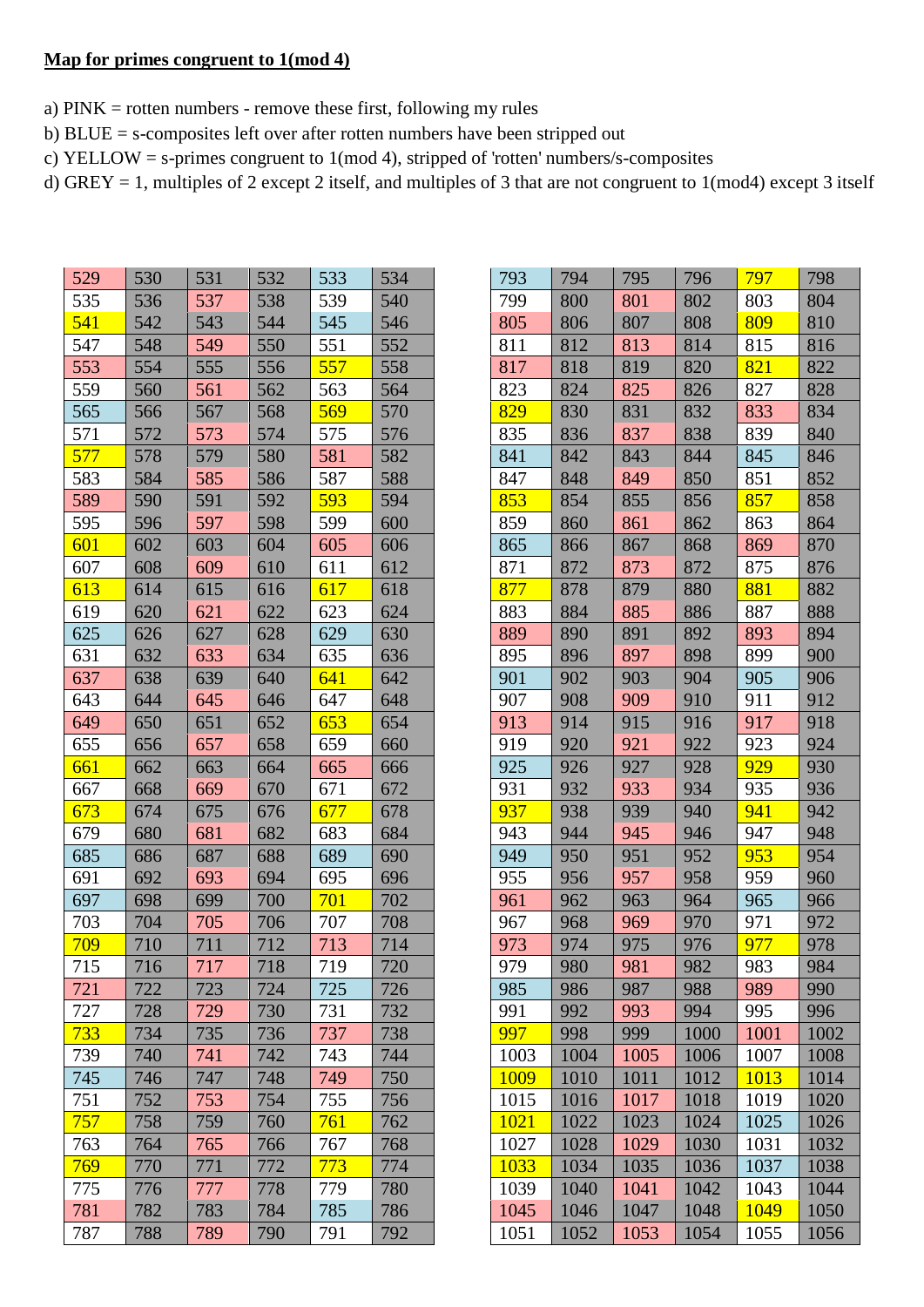## The remaining 'blank' numbers in the range are all congruent to 3(mod 4). These are:

535...539...547...551...559...563...571...575...583...587...595...599...607...611...619...623...631...635...643...647.. .655...659...667...671...679...683...691...695...703...707...715...719...727...731...739...743...751...755...763...767. ..775...779...787...791...799...803...811...815...823...827...835...839...847...851...859...863...871...875...883...887 ...895...899...907...911...919...923...931...935...943...947...955...959...967...971...979...983...991...995...1003..... 1007...1015...1019...1027...1031...1039...1043...1051...1055...

The list of all the numbers which aren't 'rotten' are:

547...563...571...587...599...607...619...631...643...647...659...683...691...719...727...739...743...751...787...811.. .823...827...839...859...863...883...887...907...911...919...947...967...971...983...991...1019...1031...1039...1051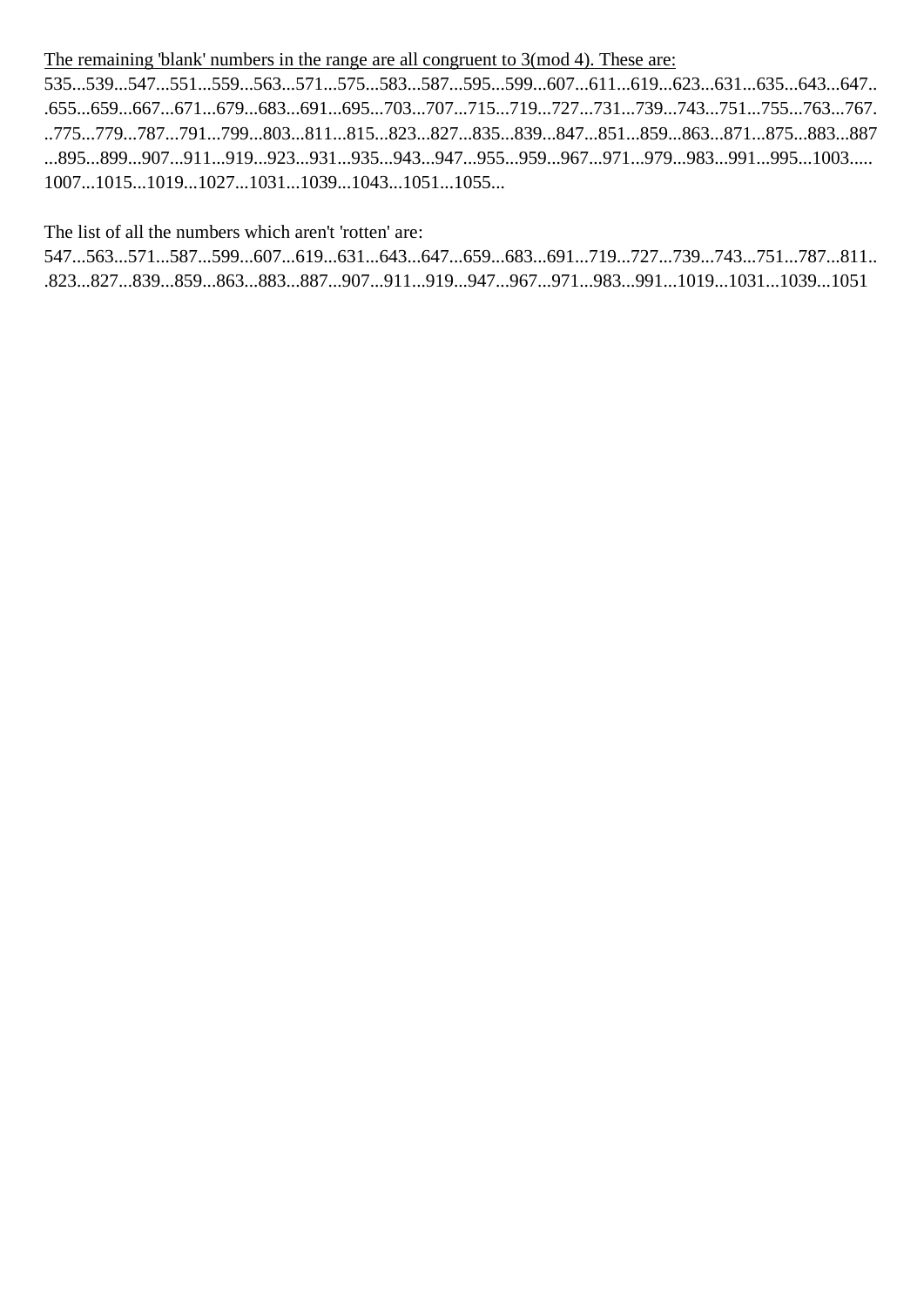#### **Map for primes congruent to 1(mod 4) + primes congruent to 3(mod 4) = MAP FOR ALL PRIMES**

- e) USE the map for primes congruent to 1(mod 4) as a base
- f) GREEN = rotten numbers remove these first, following my rules
- g) ORANGE = T-primes congruent to 3(mod 4), stripped of 'rotten' numbers
- h) BLANK = the real primes 2 and 3

| 529 | 530 | 531 | 532 | 533        | 534 |
|-----|-----|-----|-----|------------|-----|
| 535 | 536 | 537 | 538 | 539        | 540 |
| 541 | 542 | 543 | 544 | 545        | 546 |
| 547 | 548 | 549 | 550 | 551        | 552 |
| 553 | 554 | 555 | 556 | 557        | 558 |
| 559 | 560 | 561 | 562 | 563        | 564 |
| 565 | 566 | 567 | 568 | 569        | 570 |
| 571 | 572 | 573 | 574 | 575        | 576 |
| 577 | 578 | 579 | 580 | 581        | 582 |
| 583 | 584 | 585 | 586 | 587        | 588 |
| 589 | 590 | 591 | 592 | 593        | 594 |
| 595 | 596 | 597 | 598 | 599        | 600 |
| 601 | 602 | 603 | 604 | 605        | 606 |
| 607 | 608 | 609 | 610 | 611        | 612 |
| 613 | 614 | 615 | 616 | 617        | 618 |
| 619 | 620 | 621 | 622 | 623        | 624 |
| 625 | 626 | 627 | 628 | 629        | 630 |
| 631 | 632 | 633 | 634 | 635        | 636 |
| 637 | 638 | 639 | 640 | 641        | 642 |
| 643 | 644 | 645 | 646 | 647        | 648 |
| 649 | 650 | 651 | 652 | 653        | 654 |
| 655 | 656 | 657 | 658 | 659        | 660 |
| 661 | 662 | 663 | 664 | 665        | 666 |
| 667 | 668 | 669 | 670 | 671        | 672 |
| 673 | 674 | 675 | 676 | 677        | 678 |
| 679 | 680 | 681 | 682 | 683        | 684 |
| 685 | 686 | 687 | 688 | 689        | 690 |
| 691 | 692 | 693 | 694 | 695        | 696 |
| 697 | 698 | 699 | 700 | 701        | 702 |
| 703 | 704 | 705 | 706 | 707        | 708 |
| 709 | 710 | 711 | 712 | 713        | 714 |
| 715 | 716 | 717 | 718 | 719        | 720 |
| 721 | 722 | 723 | 724 | 725        | 726 |
| 727 | 728 | 729 | 730 | 731        | 732 |
| 733 | 734 | 735 | 736 | 737        | 738 |
| 739 | 740 | 741 | 742 | 743        | 744 |
| 745 | 746 | 747 | 748 | 749        | 750 |
| 751 | 752 | 753 | 754 | 755        | 756 |
| 757 | 758 | 759 | 760 | <u>761</u> | 762 |
| 763 | 764 | 765 | 766 | 767        | 768 |
| 769 | 770 | 771 | 772 | <u>773</u> | 774 |
| 775 | 776 | 777 | 778 | 779        | 780 |
| 781 | 782 | 783 | 784 | 785        | 786 |
| 787 | 788 | 789 | 790 | 791        | 792 |

| 793  | 794  | 795  | 796  | 797  | 798  |
|------|------|------|------|------|------|
| 799  | 800  | 801  | 802  | 803  | 804  |
| 805  | 806  | 807  | 808  | 809  | 810  |
| 811  | 812  | 813  | 814  | 815  | 816  |
| 817  | 818  | 819  | 820  | 821  | 822  |
| 823  | 824  | 825  | 826  | 827  | 828  |
| 829  | 830  | 831  | 832  | 833  | 834  |
| 835  | 836  | 837  | 838  | 839  | 840  |
| 841  | 842  | 843  | 844  | 845  | 846  |
| 847  | 848  | 849  | 850  | 851  | 852  |
| 853  | 854  | 855  | 856  | 857  | 858  |
| 859  | 860  | 861  | 862  | 863  | 864  |
| 865  | 866  | 867  | 868  | 869  | 870  |
| 871  | 872  | 873  | 872  | 875  | 876  |
| 877  | 878  | 879  | 880  | 881  | 882  |
| 883  | 884  | 885  | 886  | 887  | 888  |
| 889  | 890  | 891  | 892  | 893  | 894  |
| 895  | 896  | 897  | 898  | 899  | 900  |
| 901  | 902  | 903  | 904  | 905  | 906  |
| 907  | 908  | 909  | 910  | 911  | 912  |
| 913  | 914  | 915  | 916  | 917  | 918  |
| 919  | 920  | 921  | 922  | 923  | 924  |
| 925  | 926  | 927  | 928  | 929  | 930  |
| 931  | 932  | 933  | 934  | 935  | 936  |
| 937  | 938  | 939  | 940  | 941  | 942  |
| 943  | 944  | 945  | 946  | 947  | 948  |
| 949  | 950  | 951  | 952  | 953  | 954  |
| 955  | 956  | 957  | 958  | 959  | 960  |
| 961  | 962  | 963  | 964  | 965  | 966  |
| 967  | 968  | 969  | 970  | 971  | 972  |
| 973  | 974  | 975  | 976  | 977  | 978  |
| 979  | 980  | 981  | 982  | 983  | 984  |
| 985  | 986  | 987  | 988  | 989  | 990  |
| 991  | 992  | 993  | 994  | 995  | 996  |
| 997  | 998  | 999  | 1000 | 1001 | 1002 |
| 1003 | 1004 | 1005 | 1006 | 1007 | 1008 |
| 1009 | 1010 | 1011 | 1012 | 1013 | 1014 |
| 1015 | 1016 | 1017 | 1018 | 1019 | 1020 |
| 1021 | 1022 | 1023 | 1024 | 1025 | 1026 |
| 1027 | 1028 | 1029 | 1030 | 1031 | 1032 |
| 1033 | 1034 | 1035 | 1036 | 1037 | 1038 |
| 1039 | 1040 | 1041 | 1042 | 1043 | 1044 |
| 1045 | 1046 | 1047 | 1048 | 1049 | 1050 |
| 1051 | 1052 | 1053 | 1054 | 1055 | 1056 |